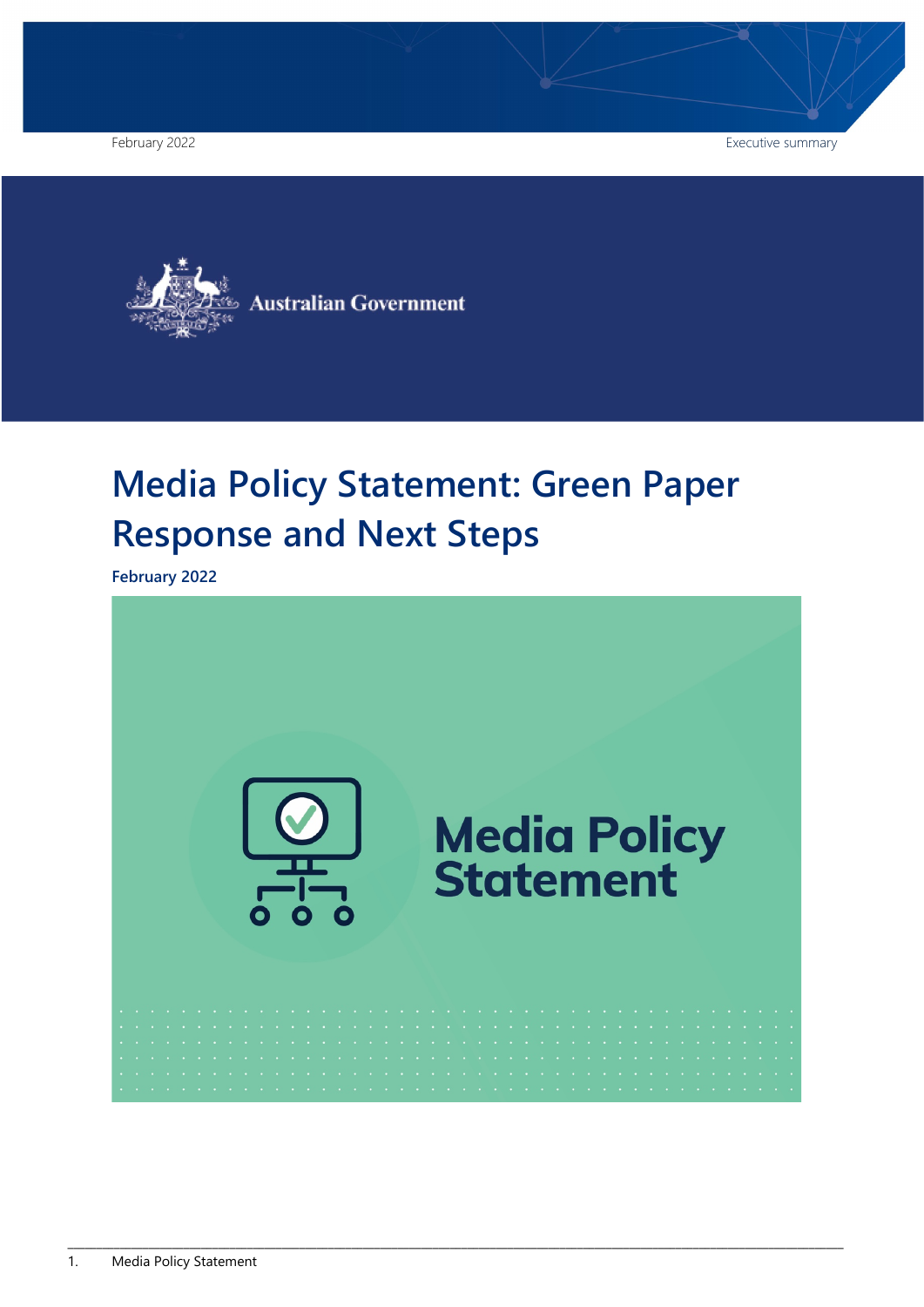© Commonwealth of Australia 2022

### **Ownership of intellectual property rights in this publication**

Unless otherwise noted, copyright (and any other intellectual property rights, if any) in this publication is owned by the Commonwealth of Australia (referred to below as the Commonwealth).

#### **Disclaimer**

The material contained in this publication is made available on the understanding that the Commonwealth is not providing professional advice, and that users exercise their own skill and care with respect to its use, and seek independent advice if necessary.

The Commonwealth makes no representations or warranties as to the contents or accuracy of the information contained in this publication. To the extent permitted by law, the Commonwealth disclaims liability to any person or organisation in respect of anything done, or omitted to be done, in reliance upon information contained in this publication.

#### **Creative Commons licence**

With the exception of (a) the Coat of Arms; (b) the Department of Infrastructure, Transport, Regional Development and Communications photos and graphics; and (c) [OTHER], copyright in this publication is licensed under a Creative Commons Attribution 4.0 Australia Licence.

Creative Commons Attribution 4.0 Australia Licence is a standard form licence agreement that allows you to copy, communicate and adapt this publication provided that you attribute the work to the Commonwealth and abide by the other licence terms.

Further information on the licence terms is available from [https://creativecommons.org/licenses/by/4.0/.](https://creativecommons.org/licenses/by/4.0/) This publication should be attributed in the following way: © Commonwealth of Australia 2022.

#### **Use of the Coat of Arms**

The Department of the Prime Minister and Cabinet sets the terms under which the Coat of Arms is used. Please refer to the Commonwealth Coat of Arms — Information and Guidelines publication available at [www.pmc.gov.au.](http://www.pmc.gov.au/)

#### **Contact us**

This publication is available in hard copy or PDF format. All other rights are reserved, including in relation to any Departmental logos or trademarks which may exist. For enquiries regarding the licence and any use of this publication, please contact:

Director—Publishing and Communications Communication Branch Department of Infrastructure, Transport, Regional Development and Communications GPO Box 594 Canberra ACT 2601 Australia Email: [publishing@communications.gov.au](mailto:publishing@communications.gov.au)

Websites: [www.infrastructure.gov.au](http://www.infrastructure.gov.au/) | [www.communications.gov.au](http://www.communications.gov.au/) | [www.arts.gov.au.](http://www.arts.gov.au/)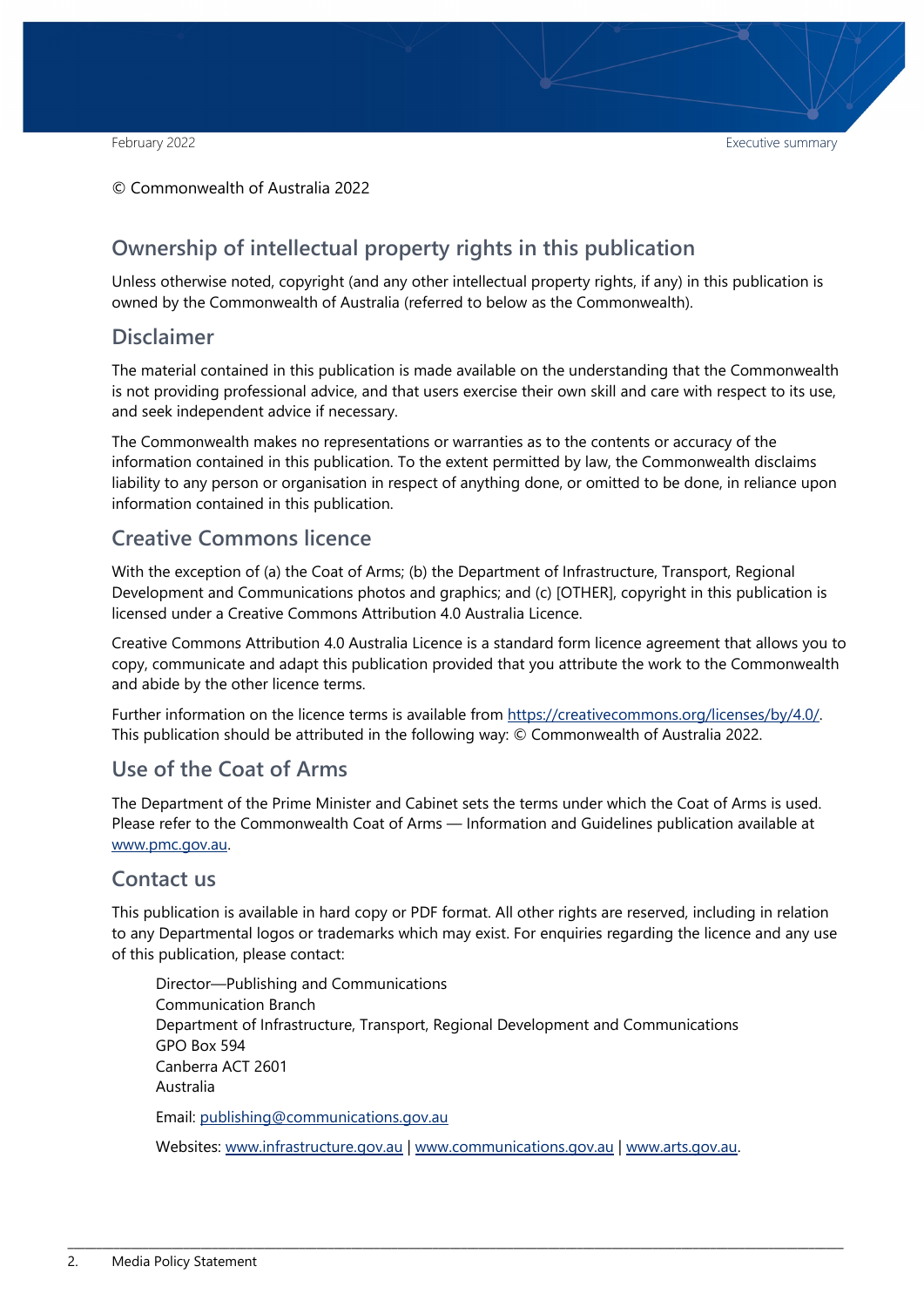February 2022 **Executive summary** Executive summary

## **Contents**

| Theme 1 - Developing the pathway to modernise Australia's free-to-air television market 6  |  |
|--------------------------------------------------------------------------------------------|--|
|                                                                                            |  |
|                                                                                            |  |
|                                                                                            |  |
|                                                                                            |  |
| A new model for free-to-air television services: efficient spectrum use, reduced           |  |
|                                                                                            |  |
|                                                                                            |  |
|                                                                                            |  |
|                                                                                            |  |
|                                                                                            |  |
| Theme 1 - Developing the pathway to modernise Australia's television market 13             |  |
| Free-to-air television remains important and regulatory settings need updating  13         |  |
|                                                                                            |  |
| A Future of Broadcasting Working Group will progress and inform technological choices 15   |  |
|                                                                                            |  |
| The Working Group will investigate 'prominence' requirements for connected devices  18     |  |
|                                                                                            |  |
| Theme 2 - Supporting Australian content across devices and platforms20                     |  |
| Australians are increasingly turning to streaming services for screen content21            |  |
| The Government will consult on the design of a Streaming Services Reporting and Investment |  |
|                                                                                            |  |
|                                                                                            |  |
| A recalibrated Australian drama expenditure requirement for subscription television        |  |
|                                                                                            |  |
|                                                                                            |  |
|                                                                                            |  |
|                                                                                            |  |
|                                                                                            |  |
|                                                                                            |  |
|                                                                                            |  |
|                                                                                            |  |
|                                                                                            |  |

## **Tables / images**

| Figure 2: Total revenue of selected subsets of the Australian media industry 2015-2020 (\$m)  4  |  |
|--------------------------------------------------------------------------------------------------|--|
| Figure 3: Percentage of Australians who viewed free-to-air television over a seven day period 21 |  |
| Figure 4: Top 15 commissioners of Australian content between July 2020 and June 2021 23          |  |
|                                                                                                  |  |
|                                                                                                  |  |
|                                                                                                  |  |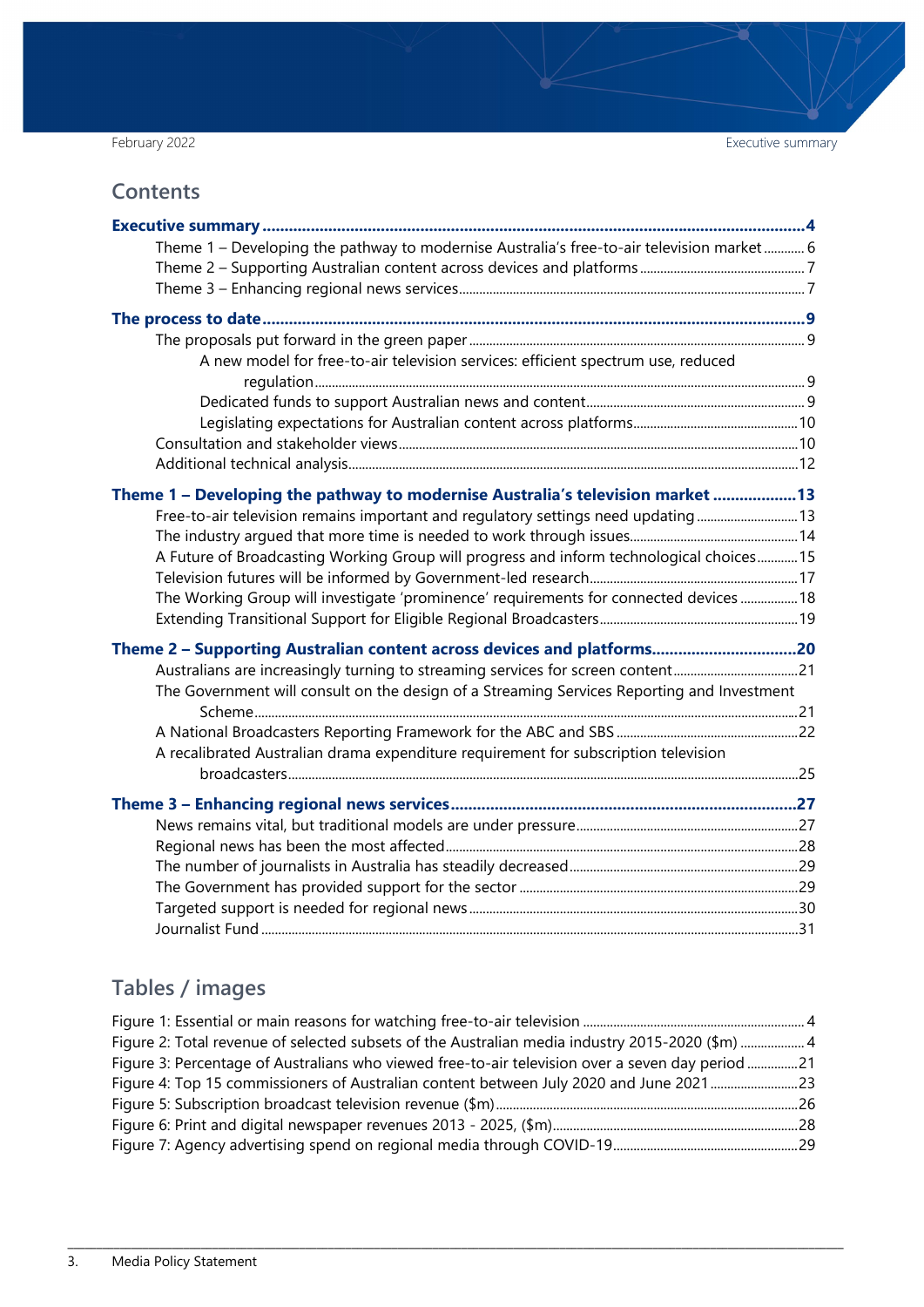## <span id="page-3-0"></span>**Executive summary**

The media reform green paper process has raised important issues about how Australians access television content in a contemporary media environment. Australians value the key attributes of broadcasting, particularly free and ubiquitous access to content and the provision of news and local information. This is highlighted in [Figure 1.](#page-3-1)

#### <span id="page-3-1"></span>**Figure 1: Essential or main reasons for watching free-to-air television**



Source: Social Research Centre [\(2021\) Media Content Consumption Survey,](https://www.infrastructure.gov.au/sites/default/files/media-content-consumption-survey-november2020.pdf) report to the Australian Government Department of Infrastructure, Transport, Regional Development and Communications.

Broadcasting services today operate in a much deeper and broader market for audio-visual content than they have in the past, and this market is rapidly evolving. As shown in Figure 2, the total size of the media industry is growing, with the market share of traditional media declining.

<span id="page-3-2"></span>



Source: PwC (PricewaterhouseCoopers) Australia (2020) Global Entertainment & Media Outlook 2020-2024.

As the market changes, the range of services providing television content is broadening. Consumers have an unprecedented level of choice of content and the means of accessing it, and usage and consumption patterns are evolving.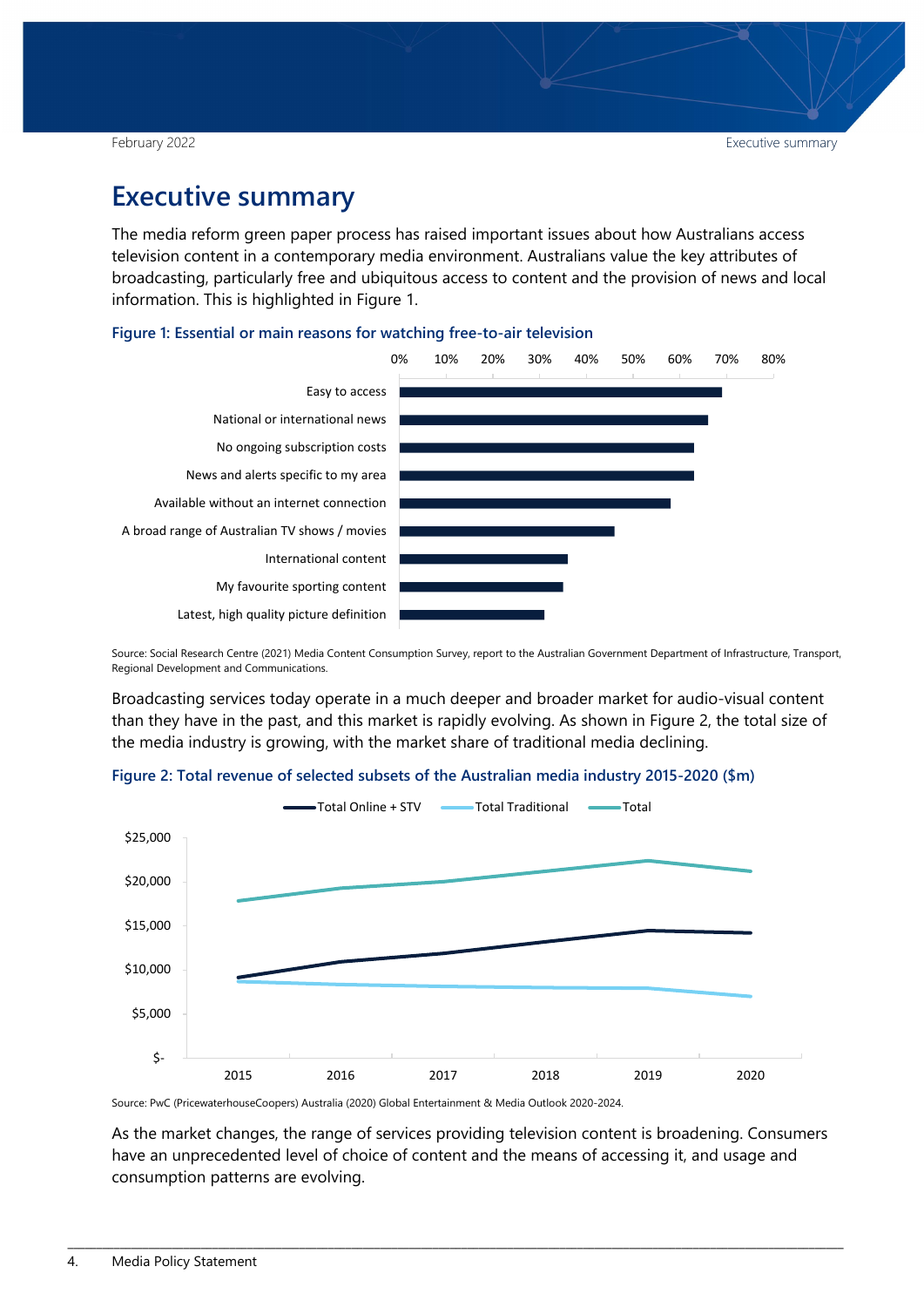- Between 2016-17 and 2020-21, the percentage of Australians (14+) who used a Subscription Video on Demand (SVOD) service in the past four weeks increased from 42 per cent to 68 per cent[.1](#page-4-0) Between 2016 and 2020, average prime time audiences for free-to-air television fell by 18.2 per cent.<sup>[2](#page-4-1)</sup>
- Today, over three quarters of Australian households have a subscription to at least one subscription streaming video service;<sup>[3](#page-4-2)</sup> close to half of households have two or more services; and 10 per cent have five or more subscriptions.<sup>[4](#page-4-3)</sup>

These changes exemplify the structural adjustments taking place in television markets in Australia and overseas. These adjustments present both opportunities and challenges, and the Australian industry is responding. In its submission to the green paper consultation, Free TV noted that:

**"The industry is investing heavily to meet the demands of modern audiences by providing them the quality of content they demand and delivery through the platform of their choice" and that "Metropolitan broadcasters have also responded to the demand for internetdelivered as well as terrestrial broadcast services, investing over \$550m in technology and innovation to build world-class BVOD services." [5](#page-4-4)**

Successful television businesses will be those that are able to navigate changing consumer preferences and behaviours, and provide a compelling value proposition for advertisers and users. It is for individual television businesses to determine and execute their strategy.

However, Government policy settings can support the television sector (both businesses and consumers) through this process of structural adjustment and enhance the provision of the content valued by Australians. In doing so, those policy settings must reflect important public policy objectives, including:

- contributing to national identity and our sense of a shared experience through the production, distribution and consumption of Australian content;
- informing citizens and underpinning our democratic institutions;
- employing Australians and driving economic growth;
- providing a voice for diverse communities and minority groups; and
- supporting Australia's national interests.

The Government has listened to industry and appreciates their constructive engagement through the green paper process. This process has identified a number of issues where action by Government and industry is warranted, and areas where further work is required.

The Government's response to the green paper, represented by this policy statement, is organised into three 'themes'.

• Theme 1 – developing the pathway to modernise Australia's television market

 <sup>1</sup> Roy Morgan (2021) *Roy Morgan Single Source Database.*

<span id="page-4-1"></span><span id="page-4-0"></span><sup>2</sup> OzTAM 5 City Metro I Consolidated 7 I Average Audience I 1800-2400 I Weeks 1-52 I excludes Community TV. Data copyright @ OzTAM 2020. <sup>3</sup> ACMA (Australian Communications and Media Authority) (2021) *Communications and media in Australia: Supply and use of services 2019–20,* ACMA,

<span id="page-4-2"></span>Australian Government.<br><sup>4</sup> Ampere Analysis (2021) <u>The future of streaming in Australia</u>.

<span id="page-4-4"></span><span id="page-4-3"></span><sup>&</sup>lt;sup>5</sup> Free T[V submission](https://www.freetv.com.au/wp-content/uploads/2021/05/Free-TV-Submission-Media-Reform-Green-Paper-V3-linked.pdf) to the *Media Reform Green Paper*, May 2021, p 4.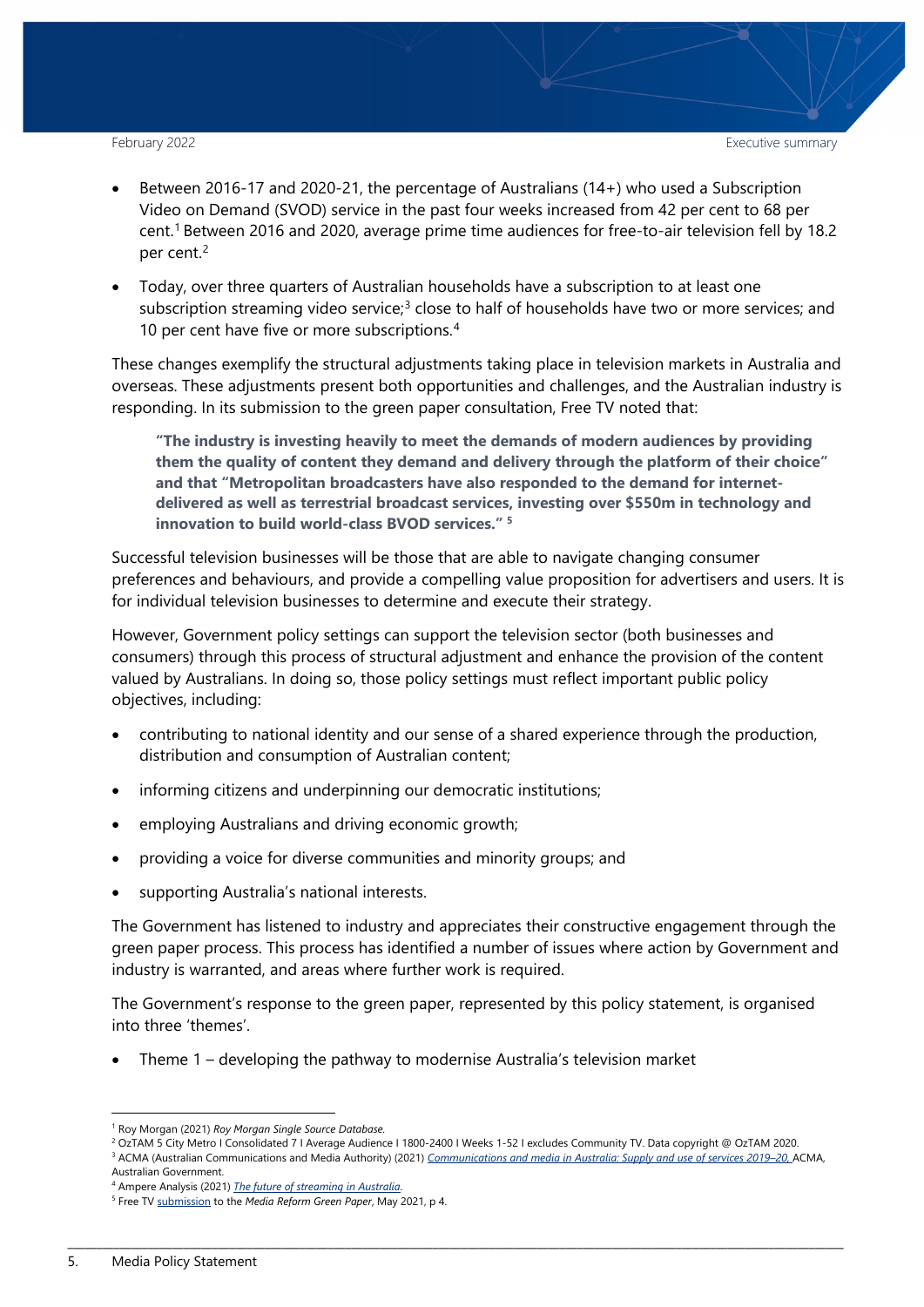- Theme 2 supporting Australian content across devices and platforms
- Theme  $3$  enhancing regional news services

The Government is committing to a range of actions and measures under each theme.

## <span id="page-5-0"></span>**Theme 1 – Developing the pathway to modernise Australia's free-toair television market**

The green paper laid out potential technology paths towards a sustainable and future-oriented media industry. The consultation process has allowed a better understanding of the likely timing and sequencing of any changes, including in relation to spectrum. Based on that understanding, the Government will work with the sector to establish a process to determine and enable a transition to a modernised television delivery framework.

Through a **Policy Development and Engagement Initiative**, we will establish and manage a **Future of Broadcasting Working Group** across Government and industry. The Working Group will inform the development of a pathway to modernise free-to-air television services. It will provide a forum for industry to work collaboratively on future technology standards and broadcasting planning issues. Consistent with the principles set out in the green paper, this approach will prioritise choice and optionality for the industry.

The Government will **retain the Commercial Broadcasting Tax** and will **extend transitional support**  for eligible regional broadcasters until 30 June 2024. As work on the future technology path for the industry progresses, the Government will consider when there is an appropriate point at which to reflect that work in a recalibrated regulatory framework, in turn enabling industry participants to evolve their delivery models should they choose to do so.

In parallel with the Policy Development and Engagement Initiative, the Government will **commission research** through a **Television Futures Research Program**. This Program will provide an evidence base to support the Working Group's deliberations and future policy development. This will include research into the technical capabilities, consumer usage and market supply of Australia's television population; a survey to capture consumer preferences and trends in relation to content consumed on connected televisions; and complementary technical research by the Australian Communications and Media Authority (ACMA).

The Government also expects that the Future of Broadcasting Working Group will examine the question of the '**prominence'**, or availability, of free-to-air and subscription broadcasting services regulated under the *Broadcasting Services Act 1992* (BSA), on connected television devices. This will be informed by findings from the Television Futures Research Program. This work will be a key input into Government consideration of whether regulatory measures to deal with the question of prominence are required and, if so, what form those measures should take.

The Government aims to enable broadcasters to make choices that promote the long term sustainability of the sector. The Government's primary objective will be to promote the important public policy objectives associated with free-to-air broadcasting. The production and consumption of news and Australian content remain key policy objectives now and into the future, regardless of delivery technologies.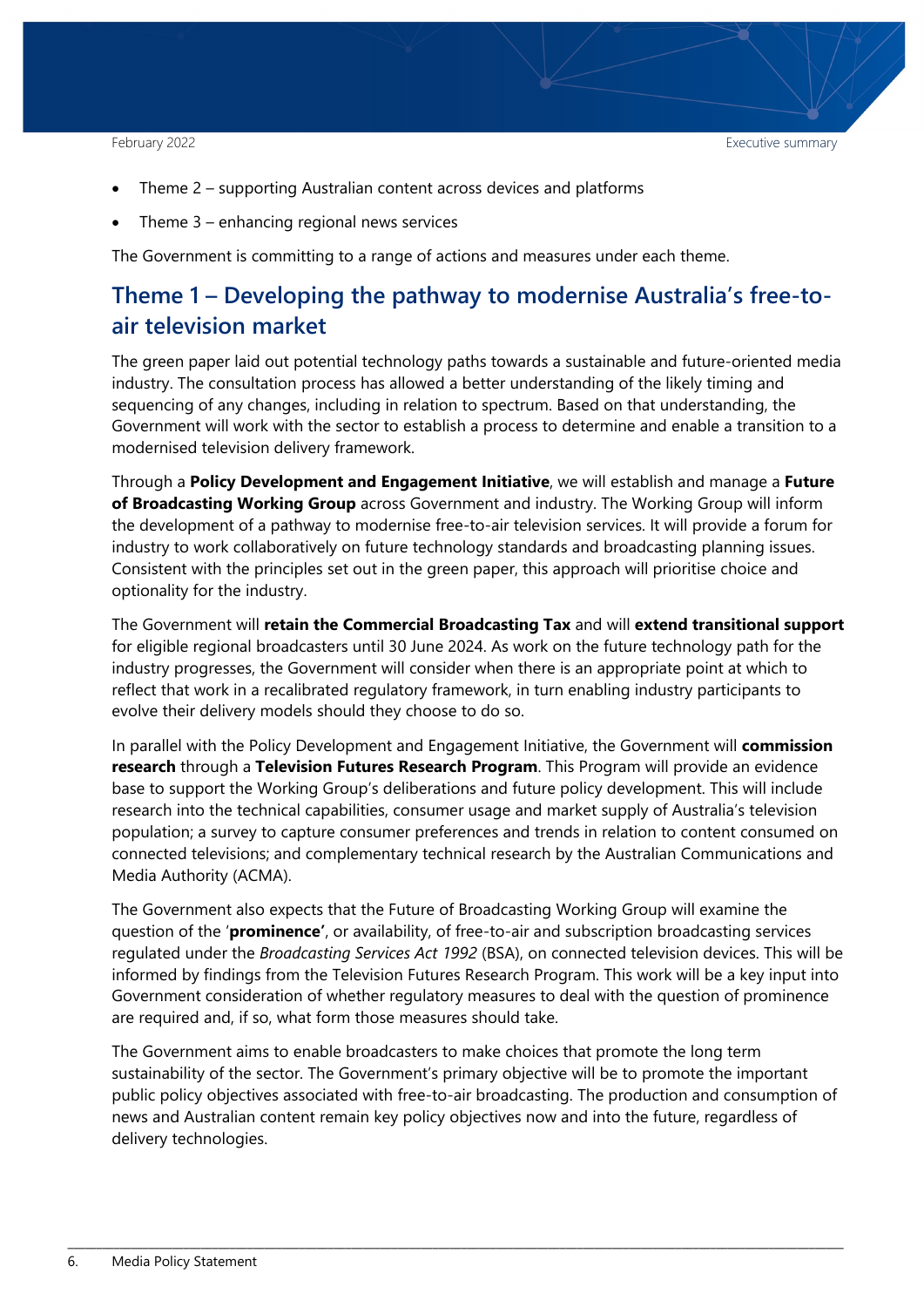## <span id="page-6-0"></span>**Theme 2 – Supporting Australian content across devices and platforms**

The Government is committed to enabling the provision of Australian content to Australian audiences and to supporting a vibrant and consumer-focused Australian production sector. Regulation is one of the levers available to Government to support this outcome. However, there are **elements of our current regulatory framework** that are **out-of-date and unbalanced**.

- Commercial free-to-air and subscription broadcasters are subject to Australian content requirements, but streaming services are not, even though they are one of the most popular ways for Australians to access content.
- Reporting requirements are not consistent, creating an opaque and distorted view of the contributions being made to the provision of Australian content across different segments of the industry.

The Government announced the first stage of its policy and regulatory reforms on 30 September 2020. The suite of measures included additional funding of \$53 million to support the production of Australian drama, children's and documentary programming, reforms to the Australian Screen Production Incentive, and changes to simplify Australian content obligations on commercial free-to-air broadcasters.

The Government will now proceed with its second stage of reforms.

A **Streaming Services Reporting and Investment Scheme** will set clear expectations on large SVOD services on their investment in new Australian content, and require reporting on investment and efforts to make Australian content discoverable to Australian audiences. At the same time as releasing this Media Policy Statement, the Government is releasing a *Streaming Services Reporting and Investment Scheme Discussion Paper* to facilitate discussions with stakeholders on key design elements of the Scheme. Consultations will close in April 2022.

A **National Broadcasters Reporting Framework for Australian Content** will provide the Government and the public with transparent information about how the ABC and SBS are contributing to the availability of Australian stories on our screens.

A **recalibrated drama expenditure requirement** for subscription television broadcasters will reduce the regulatory burden on an industry sector in transition and provide for a more consistent application of obligations across the industry.

These reforms will improve public transparency regarding the investment in, and provision of, Australian content. They will also support Australian audiences' access to Australian content, regardless of whether they watch it on free-to-air television, subscription television or SVOD services.

## <span id="page-6-1"></span>**Theme 3 – Enhancing regional news services**

Access to quality, public interest journalism is critical to the health of Australia's democratic system. However, the challenges to the business models for the production and dissemination of journalism have had a particular impact on the availability of news in our regions.

There have been significant reductions in the numbers of journalists employed in regional areas, as well as the closure and contraction of various local news outlets, as revenues have declined. This trend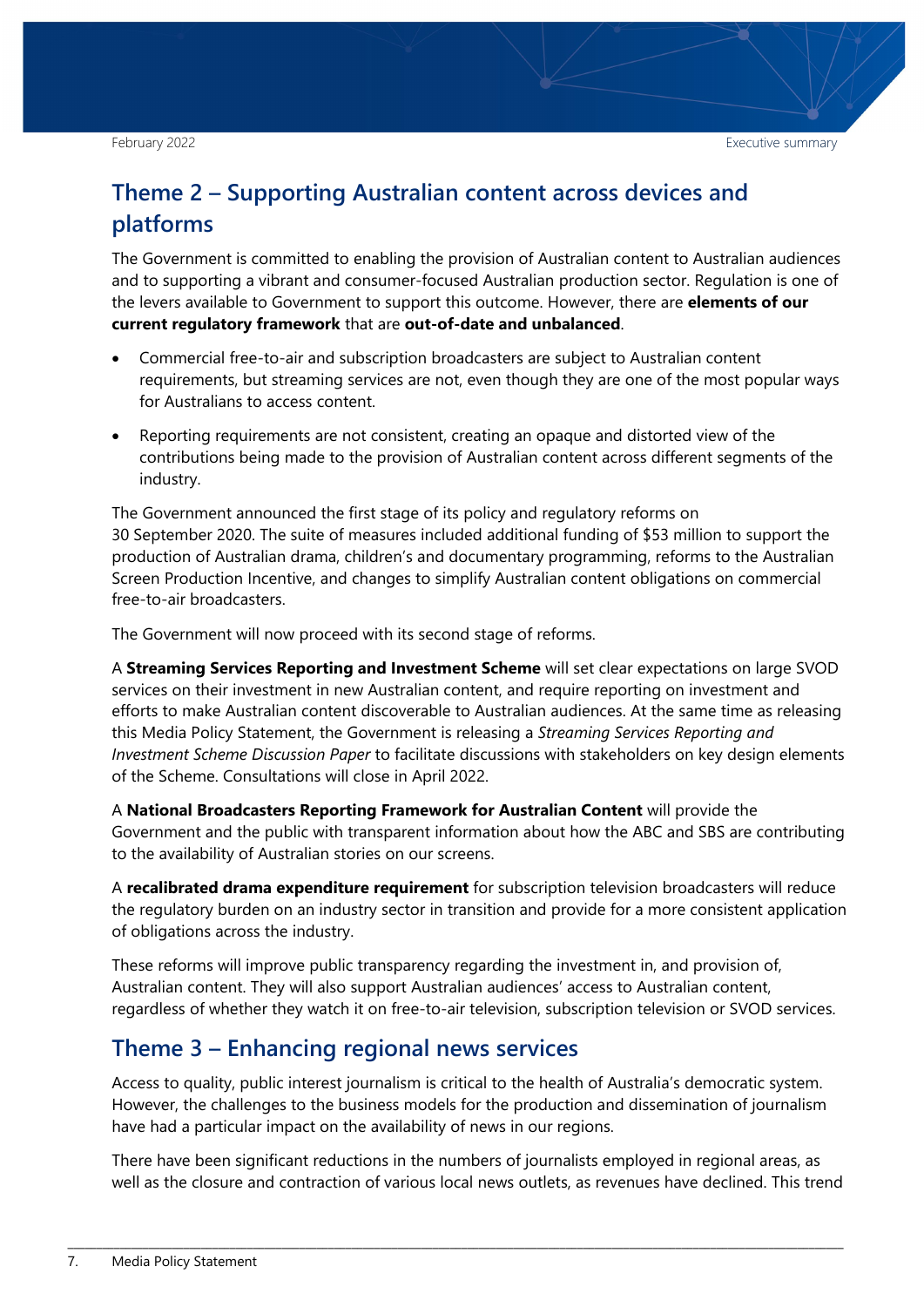February 2022 **Executive summary** Executive summary

of service contractions and job losses accelerated through COVID-19, with some estimates suggesting that in excess of 1,000 journalists lost their jobs due to closures of smaller independent publications in 2020.<sup>[6](#page-7-0)</sup> Although the act of gathering and producing news is changing with advances in technology, the production of journalism still requires journalists.

To support the provision of public interest journalism in the regions, the Government will provide \$10 million over two years (\$5 million per annum) for a **Journalist Fund**.

The Fund will support eligible regional media organisations to hire cadet journalists and to upskill existing journalists. The Fund underscores the Government's strong commitment to regional and small news businesses.

Cadet journalists will be funded for two years, with funding to be provided in the form of a partial contribution towards a cadet journalist's salary, travel and training costs. Successful cadet journalists will be required to be based in the local community for the duration of the program.

The Fund will also support training activities for journalists. Funding for up-skilling staff will cover the costs directly related to the relevant training, such as course materials, travel and accommodation. Relevant training is likely to target identified gaps for regional journalists, including digital literacy. Training activities organised to support cadets could also be transferrable for use to upskill an organisation's existing journalists.

The Fund will support an increase in cadet journalists in regional Australia and training for existing journalists to assist the industry in transitioning to increasingly digital business models.

<span id="page-7-0"></span> <sup>6</sup> Guardian Australia 2021, submission 13 to Media Diversity Inquiry.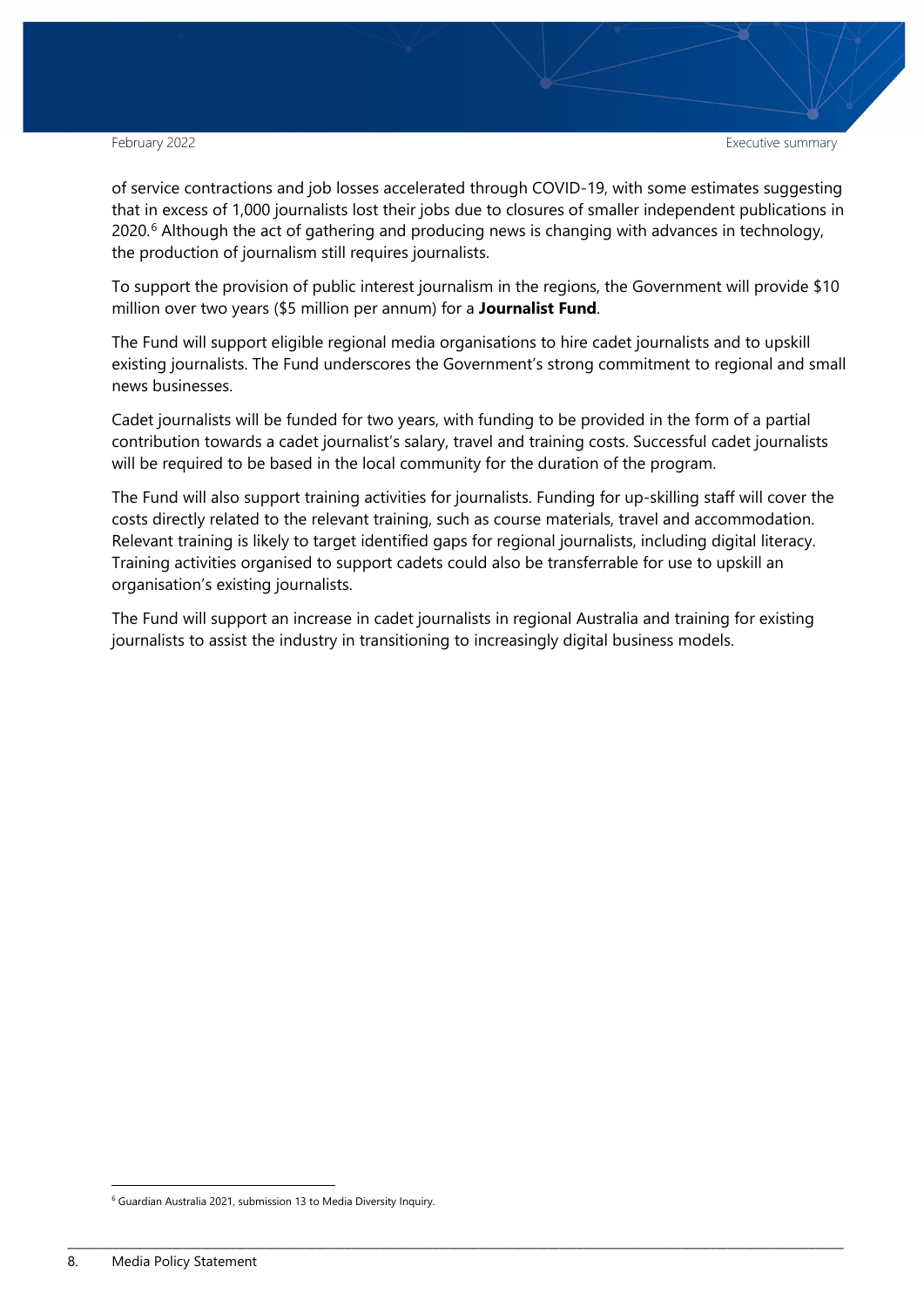## <span id="page-8-0"></span>**The process to date**

In the Government's response to the Australian Competition and Consumer Commission's (ACCC's) Digital Platforms Inquiry Final Report, it committed to commence a staged process to reform media regulation towards an end state of a platform-neutral regulatory framework covering both online and offline delivery of media content to Australian consumers.

In September 2020, the Government announced its first stage of reforms with changes to the Australian content obligations that apply to free-to-air television networks and the mechanisms to provide funding support to the Australian screen production sector. This followed extensive consultation with a range of stakeholders as part of the release of the *Supporting Australian stories on our screens* options paper, jointly produced by Screen Australia and ACMA.

In November 2020, the Government released the media reform green paper for public consultation, which set out proposed reforms to support the media industry and enhance the range and quality of services and content for Australians.

The green paper focused on television services. It outlined the challenges facing the industry and argued that reform is needed to address a range of commercial pressures and regulatory imbalances.

The green paper highlighted that digital disruption has rendered many of our regulatory settings obsolete and noted that pressure has been most acute for broadcasters and publishers. These are the entities that – in concert with the production sector – produce, commission and distribute the content from which public benefits are derived: local content; Australian programming; and public interest journalism, among others.

The Government has welcomed an open dialogue with stakeholders, and has carefully considered the views and issues raised during the consultation process. This media policy statement outlines the next steps to progress the green paper reforms.

## <span id="page-8-1"></span>**The proposals put forward in the green paper**

The green paper identified and sought comment on proposals to support the free-to-air television sector to move to a more sustainable operating model, reduce the regulatory imbalance between free-to-air television and internet-based competitors, and sustain the continued delivery of news and Australian content.

### <span id="page-8-2"></span>**A new model for free-to-air television services: efficient spectrum use, reduced regulation**

The green paper proposed to offer commercial broadcasters a choice to transition to a new class of broadcasting licence. The new licence would offer a pathway to deregulation as new licence holders would not be charged a commercial broadcasting tax, and would have no obligation to meet Australian content requirements on their multichannels. Broadcasters would be able to access the new licence on the condition that they commit to moving to shared spectrum arrangements, facilitating the consolidation of broadcasting spectrum.

#### <span id="page-8-3"></span>**Dedicated funds to support Australian news and content**

The consolidation of spectrum could generate significant proceeds for Australian taxpayers. The green paper proposed that a portion of these proceeds be used to provide support for a stronger media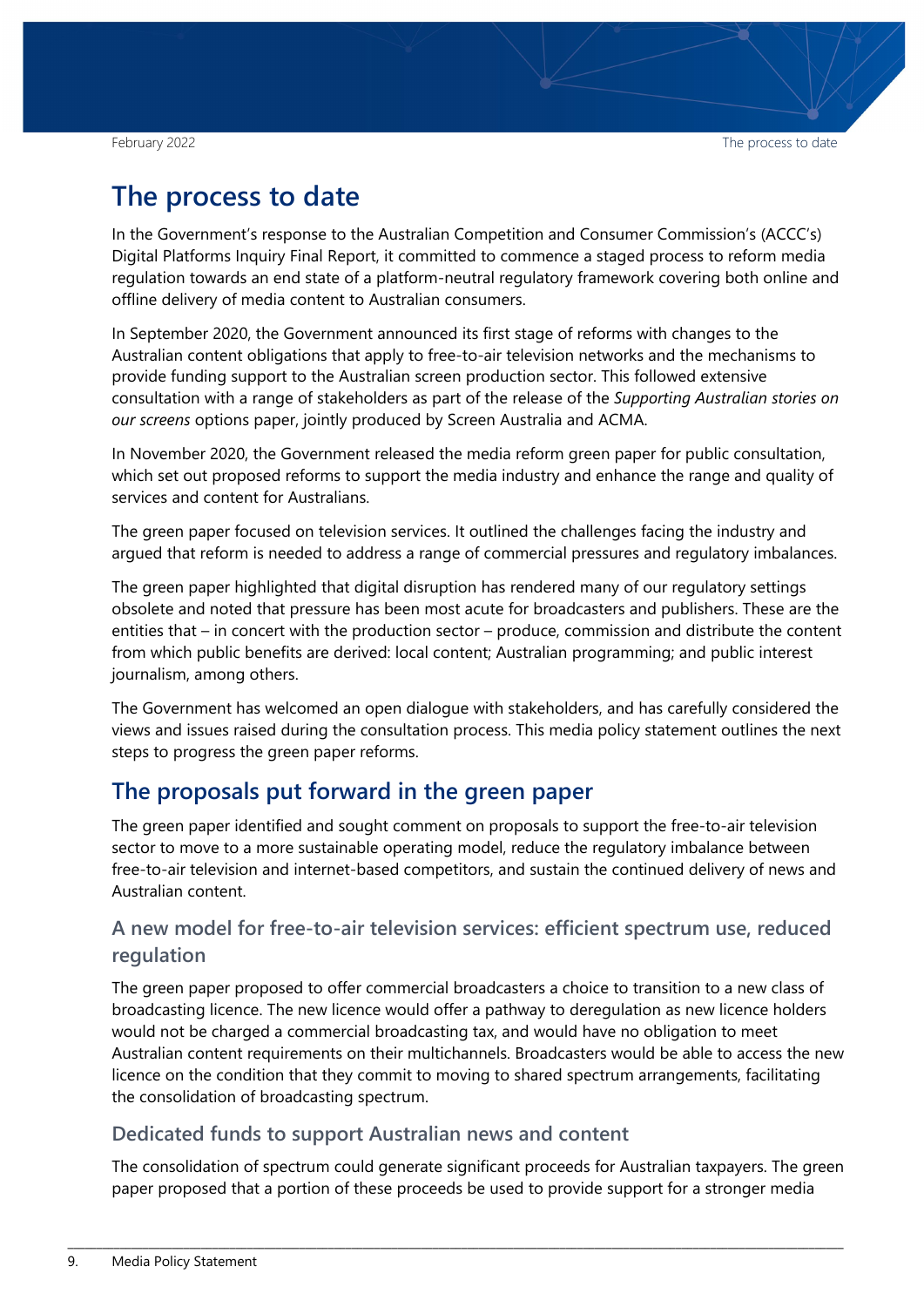sector and public policy outcomes into the future. Two trusts would be established, capitalised with the proceeds of consolidation, to deliver these outcomes:

- A Public Interest News Gathering (PING) Trust a capital fund that could be drawn on over time for grant funding to support the provision of newspaper, radio, television and online news services in regional Australia. The PING Trust would have no capacity to control the editorial content of the supported entities.
- A Create Australian Screen Trust (CAST) to support the creation and distribution of Australian content. The CAST would have two funding pools, one focussed on projects of cultural significance, and another focussed on commercial investments.

#### <span id="page-9-0"></span>**Legislating expectations for Australian content across platforms**

The green paper proposed that expectations be set for large SVODs to invest a percentage of their Australian revenue in Australian content, with services required to report to ACMA each year on performance against those expectations. The Minister for Communications would have the power to implement formal regulatory requirements on a service that failed to meet expenditure expectations for a period of time. It was also proposed that services make Australian content discoverable to Australian audiences.

Reflecting the important role that the ABC and SBS play in providing Australian content, it was also proposed that they be required to provide new Australian programming, in line with the obligations imposed for other sectors of the Australian media industry. The green paper proposed a requirement that the ABC and SBS provide information about their investment in, and provision of, new Australian programming to ACMA annually, again, in line with other media organisations.

## <span id="page-9-1"></span>**Consultation and stakeholder views**

The green paper received 110 submissions to the public consultation process, which closed in May 2021. Extensive consultation was also undertaken with relevant stakeholders, including two Australian content roundtables on content matters raised in the green paper. Stakeholders generally agreed that reform is needed, given the rapidly changing media environment, but expressed differing views on the kinds of reform that should be pursued.

### **A new model for free-to-air television services: efficient spectrum use, reduced regulation**

Broadcasters requested a longer timeframe to consider options and work towards efficient spectrum use and a lower regulation environment. Broadcasters also expressed concern that moving to shared multiplexes and an MPEG-4 only compression technique (as envisaged in the green paper) would lead to a reduction in services.

In its submission to the media reform green paper, Free TV noted the need for reform but argued against some elements of the licence proposal. Instead of moving to shared multiplexes and MPEG-4, which free-to-air broadcasters argue will lead to a reduction in services, Free TV supported the exploration of a DVB-T2 pathway over a much longer timeframe.

Free TV also argued that there are broader reforms that should be implemented independently of (and before) broadcasting licence changes, such as removing the Commercial Broadcasting Tax (CBT), safeguarding free-to-air broadcast prominence on smart TVs, net neutrality, and reforming the antisiphoning scheme to capture digital services.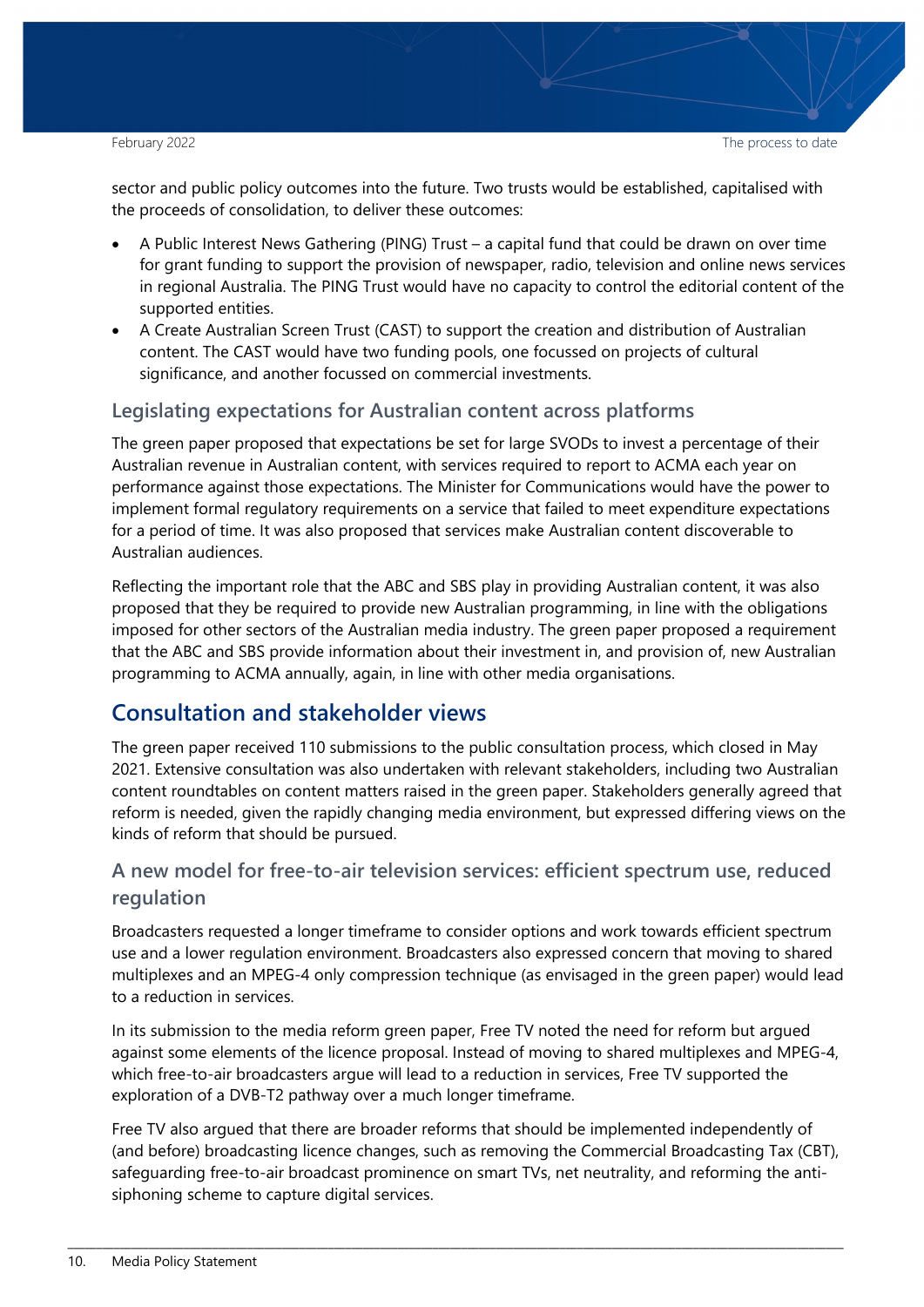February 2022 **The process to date** the process to date

In individual submissions, commercial broadcasters supported Free TV's views, while regional broadcasters raised some additional points. Regional broadcasters argued that the costs of transitioning to shared multiplexing far outweigh the benefits. They sought additional financial support from the Government, and the ability to merge their services.

Transmission infrastructure owner BAI favoured a transition to DVB-T2, noting its improved capacity, lower risk of interference and compatibility with more efficient compression standards.

Television manufacturers advocated for a transition to DVB-T2 and submitted that the Government should develop a DVB-T2 roadmap with industry.

Consumer advocates (ACCAN) were broadly supportive of a spectrum restack, but raised concerns about potential consumer impacts and opposed any changes that would reduce the quality or range of services.

Wireless audio services operating in the 500/600 MHz band opposed a restack.

#### **Dedicated funds to support Australian news and content**

A range of stakeholders – including SPA, the MEAA, ACCAN and news industry representative bodies – indicated their support for the PING Trust and CAST, with many suggesting the funds be capitalised immediately.

Broadcasters generally didn't support the establishment of trusts such as PING, questioning the catalyst for funding being auctioning spectrum currently allocated to broadcasting, while regional broadcasters indicated concern that PING will not be available immediately, and did not believe that it provided a viable or sustainable solution to their financial issues. The ABC supported the concept of CAST, but argued that funding should not be available for content that is not freely available.

#### **Legislating expectations for Australian content across platforms**

Stakeholders generally agreed on the importance of providing Australian content to Australian audiences, however views differed on the best approach to regulating streaming services and the national broadcasters.

Most streaming services suggested that the existing voluntary reporting process would be sufficient. They highlighted the contributions they are already making to Australian content, and raised concerns that capacity constraints could be further exacerbated in the sector by an investment obligation. This view was echoed by Free TV.

Alternatively, production sector stakeholders supported an obligation on streaming services. SPA and many aligned organisations advocated for an obligation set at 20 per cent, with many arguing for: sub-genre quotas; restrictions to only count the commissioning of content; mandated engagement with independent producers; and reduced eligibility criteria to broaden the scope of the obligation.

Both production sector stakeholders and international SVODs opposed a scheme that would exclude services owned by the holder of a broadcast licence.

There were mixed views on what obligations should be placed on the national broadcasters. The ABC and SBS were both concerned that content obligations could impact editorial independence. Some stakeholders indicated support for content obligations for at-risk genres, while others pointed to the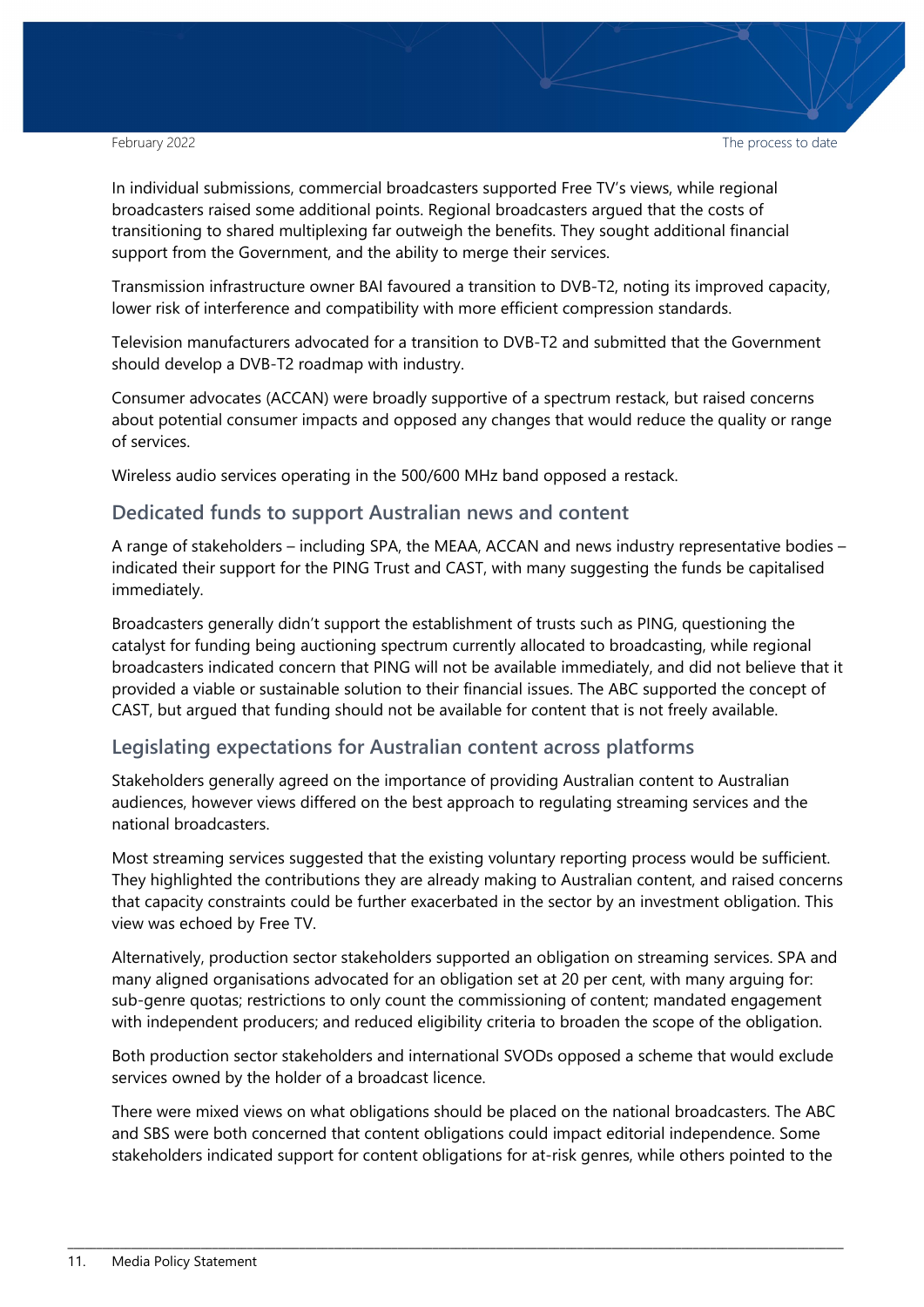current high levels of Australian content made available by the ABC and SBS as arguments against imposing an expenditure requirement.

## <span id="page-11-0"></span>**Additional technical analysis**

Given the highly technical nature of spectrum planning, the Government commissioned Kordia Limited (Kordia) to conduct additional work in relation to the technical spectrum issues raised through the green paper process. $7$  Kordia was engaged to:

- provide technical advice on the proposal for a possible consolidation of the television spectrum;
- identify and evaluate the technical feasibility of at least two different approaches; and
- conduct consultations to develop an agreed set of facts concerning the technical parameters relevant to the potential spectrum consolidation and shared multiplex arrangements.

Kordia's report considered different transmission pathways available to the Government and industry, including a potential pathway towards DVB-T2 and HEVC broadcasting, and the opportunity for broadcasters to share multiplexes. Television standards and compression techniques are described in more detail in Box 1.

The Kordia report involved extensive consultation with industry and was intended to support, but not supplant, broader consideration of media policy issues. The report identified several areas where further work could be progressed, and these identified areas have provided an important input into the development of this Statement.

## **Box 1: Digital Television Broadcasting**

There are two key components of television broadcasting: transmission and compression.

#### **Transmission**

Australian free-to-air broadcasters currently use a transmission standard called DVB-T, which is currently broadcast in Australia with a data rate of 23 megabits per second (Mbps) on a 7 MHz multiplex. DVB-T2 is the second generation terrestrial standard for digital terrestrial TV, which provides greater efficiency for digital terrestrial broadcasting compared to DVB-T. DVB-T2 is expected to operate at a 32 Mbps data rate on a 7 MHz multiplex.

#### **Compression**

Australian free-to-air broadcasters currently use a mixture of the MPEG-2 and MPEG-4 compression formats to broadcast digital TV services. Currently in Australia, DVB-T transmissions generally use MPEG-2 for standard definition (SD) video channels, as all receivers in Australia are MPEG-2 compatible. DVB-T transmissions in Australia use the MPEG-4 standard for High Definition (HD) channels as it provides greater coding efficiency when compared to MPEG-2. All receivers sold in Australia since 2015 are MPEG-4 compatible. High Efficiency Video Coding (HEVC) is a newer standard not currently used in terrestrial broadcasting in Australia. Compared to MPEG-4, it provides higher efficiency coding rates for resolutions above HD (e.g. 4K and 8K).

<span id="page-11-1"></span> <sup>7</sup> Kordia's final report is available on th[e Department's website.](https://www.infrastructure.gov.au/2021-kordia-report)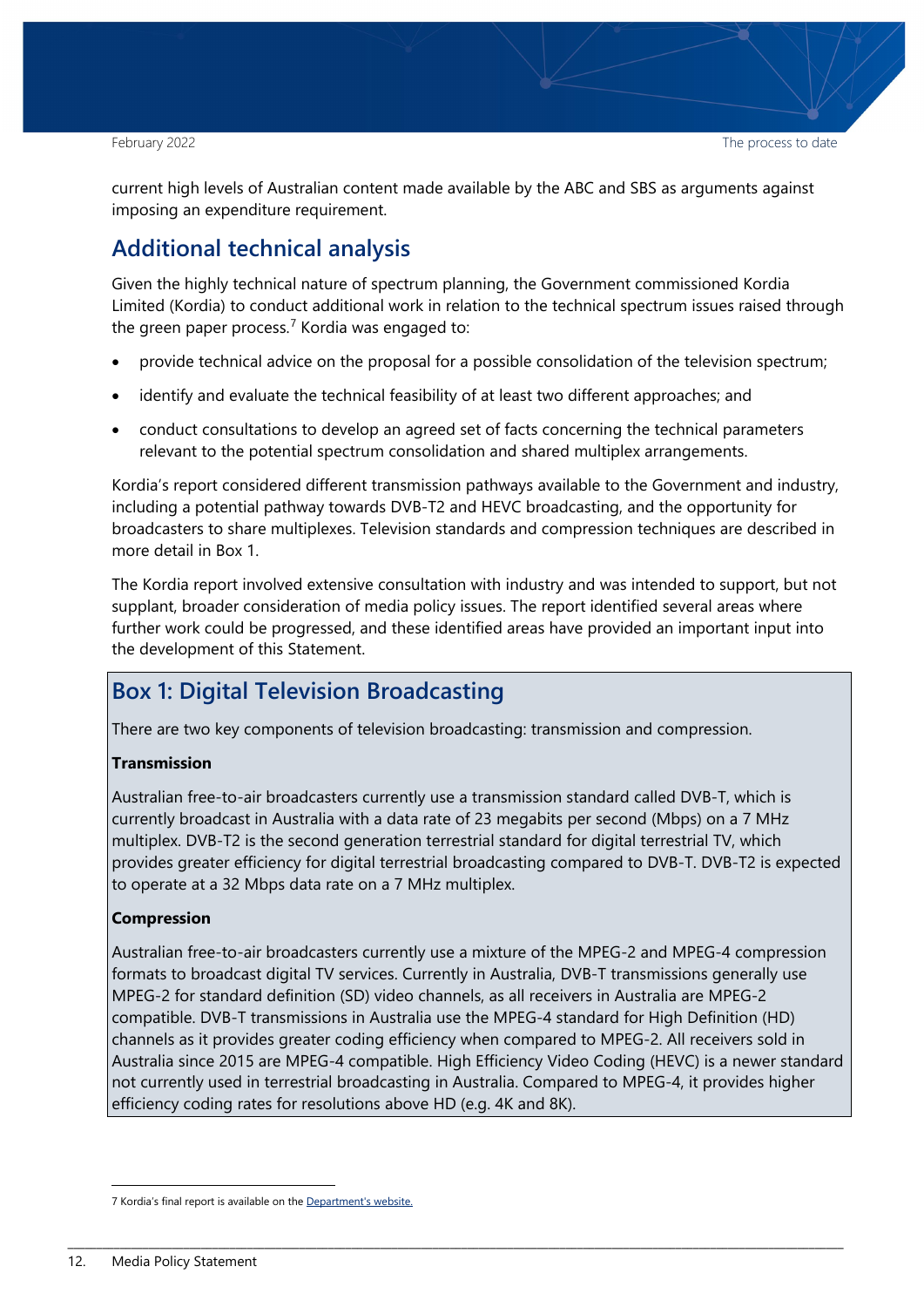## <span id="page-12-0"></span>**Theme 1 – Developing the pathway to modernise Australia's television market**

## **Key points**

- The Government will establish a **Future of Broadcasting Working Group** to provide a forum to work through issues relating to broadcasting technologies, including spectrum planning and consumer impacts.
- The Government will lead a **Television Research Work Program** to provide greater evidence on issues such as the capability of household television equipment and audience preferences for television content.
- The Government expects that the Future of Broadcasting Working Group will examine the '**prominence'**, or availability, of free-to-air and subscription broadcasting services on connected television devices. This work will be a key input into Government consideration of whether regulatory measures to deal with the question of prominence are required and, if so, what form those measures should take.
- The **Commercial Broadcasting Tax** will be maintained while the Working Group assesses future technology pathways for the television industry, and the existing **transitional support** for eligible regional broadcasters will be **extended for two years**.

## <span id="page-12-1"></span>**Free-to-air television remains important and regulatory settings need updating**

Free-to-air television broadcasting continues to play an important role in the contemporary media environment.

- Free-to-air television is a key producer of Australian news and content and remains a major entertainment and news source for Australians, who watch an average of 17 hours (or 1,022 minutes) of free-to-air television per week.[8](#page-12-2)
- Free-to-air television is also the trusted source of significant Australian moments, including iconic sporting events such as the AFL and NRL grand finals, and keeps Australians informed during times of crisis such as the 2019-20 bushfire season.

Australia's public policy framework relies heavily on ubiquitous and free television broadcast services to deliver key public policy outcomes, namely quality Australian content and public interest news. However, the technologies and regulatory settings for television broadcasting and spectrum use in Australia are dated.

Australia's conversion from analogue to digital television – while significant – was initiated over 20 years ago, and consumer engagement with television and audio-visual content has changed to an

<span id="page-12-2"></span> <sup>8</sup> Roy Morgan (2021) *Roy Morgan Single Source Database.*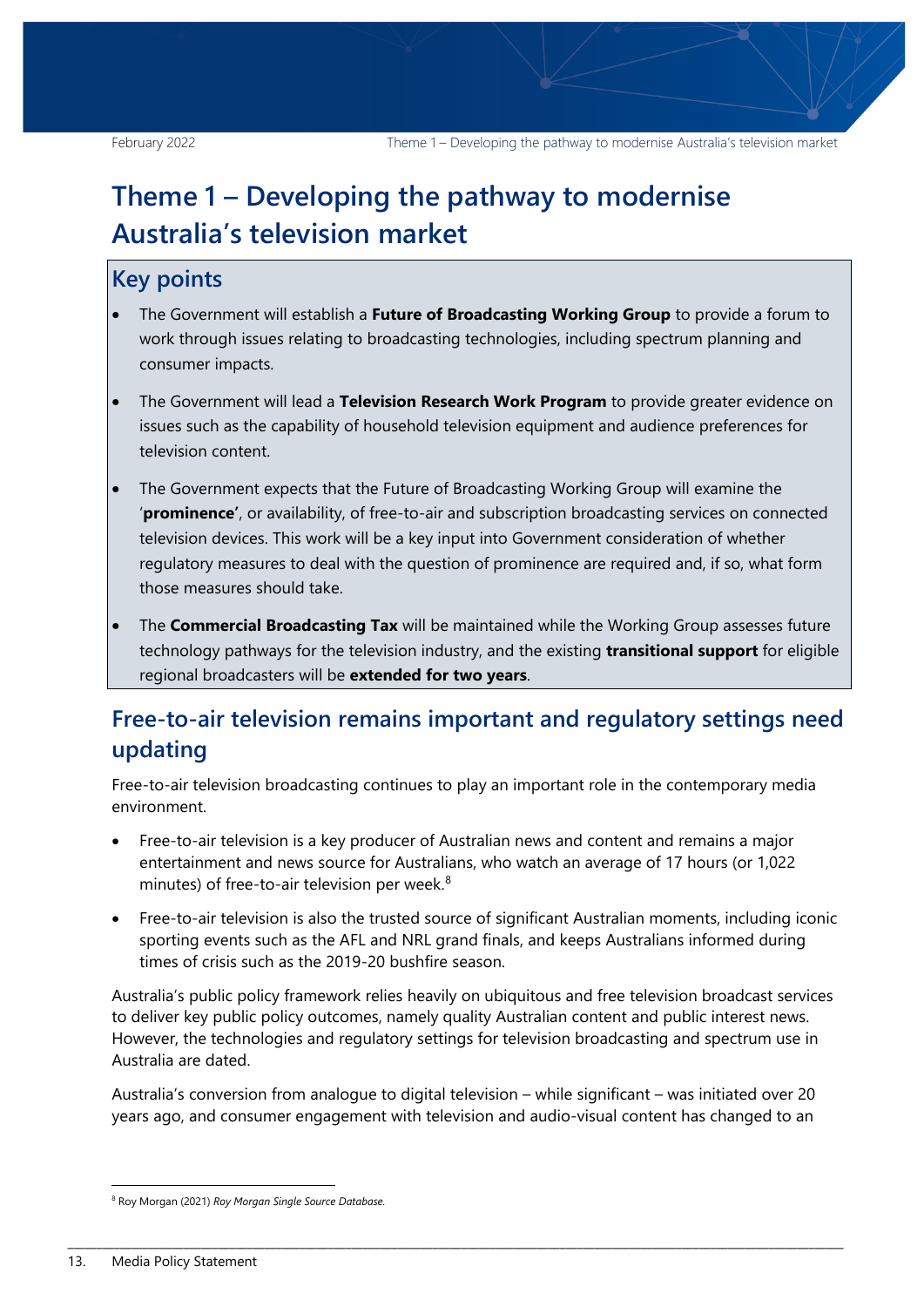extent that was perhaps unrecognisable when digital television services were first broadcast in Australia.

The breadth and scope of the changes under way in our television markets are outlined in Box 2.

#### **Box 2: Changing consumer preferences in Australia**

- The average prime time audience for free-to-air television in metropolitan markets declined at an annual rate of **4.9 per cent** between 2014 and 2020.[9](#page-13-1)
- Between 2010 and 2020, the percentage of Australians (14+) who watched free-to-air television in the past seven days fell from **94 per cent to 81 per cent**. [10](#page-13-2)
- Between 2016-17 and 2020-21, the percentage of Australians (14+) who used a subscription video on demand service in the past four weeks increased from **42 per cent to 68 per cent**. [11](#page-13-3)
- In 2021:
	- **79 per cent** of Australians had access to at least **one streaming subscription service** (up from 77 per cent in 2020).[12](#page-13-4)
	- 62 per cent of Australian adults reported that they had **watched screen content** through a subscription service **in the past 7 days** (up from 60 per cent in 2020).[13](#page-13-5)

#### <span id="page-13-0"></span>**The industry argued that more time is needed to work through issues**

Submissions to the green paper consultation process made clear that decisions regarding future technology standards and spectrum need to be approached carefully.

Free TV stated that:

**"The broadcast industry is open to exploring with the Government a platform upgrade path that would achieve both objectives of meeting future demand for television services while allowing some spectrum to be released for auction."** 

but noted that:

**"the option of upgrading the existing terrestrial platform to DVB-T2 transmission technology and utilising HEVC compression technology needs to be preserved while the necessary further work is undertaken to assess the impact on viewers and available transition paths."[14](#page-13-6)**

Similarly, the ABC argued that once a reallocation of spectrum in the 600 MHz occurs:

 <sup>9</sup> OzTAM 5 City Metro I Consolidated 7 I Average Audience I 1800-2400 I Weeks 1-52 I excludes Community TV. Data copyright @ OzTAM 2020.

<span id="page-13-3"></span><span id="page-13-2"></span><span id="page-13-1"></span><sup>10</sup> Roy Morgan (2021) *Roy Morgan Single Source Database.*

<sup>11</sup> Roy Morgan (2021) *Roy Morgan Single Source Database.*

<span id="page-13-4"></span><sup>12</sup> Social Research Centre (2021) *[Media Content Consumption Survey](https://www.infrastructure.gov.au/2021-media-content-consumption-survey)*, p 30, report to the Australian Government Department of Infrastructure, Transport, Regional Development and Communications.

<span id="page-13-5"></span><sup>13</sup> Social Research Centre (2021) *[Media Content Consumption Survey](https://www.infrastructure.gov.au/2021-media-content-consumption-survey)*, p 30, report to the Australian Government Department of Infrastructure, Transport, Regional Development and Communications.

<span id="page-13-6"></span><sup>14</sup> Free TV [submission](https://www.freetv.com.au/wp-content/uploads/2021/05/Free-TV-Submission-Media-Reform-Green-Paper-V3-linked.pdf) to the *Media Reform Green Paper*, May 2021, p 7.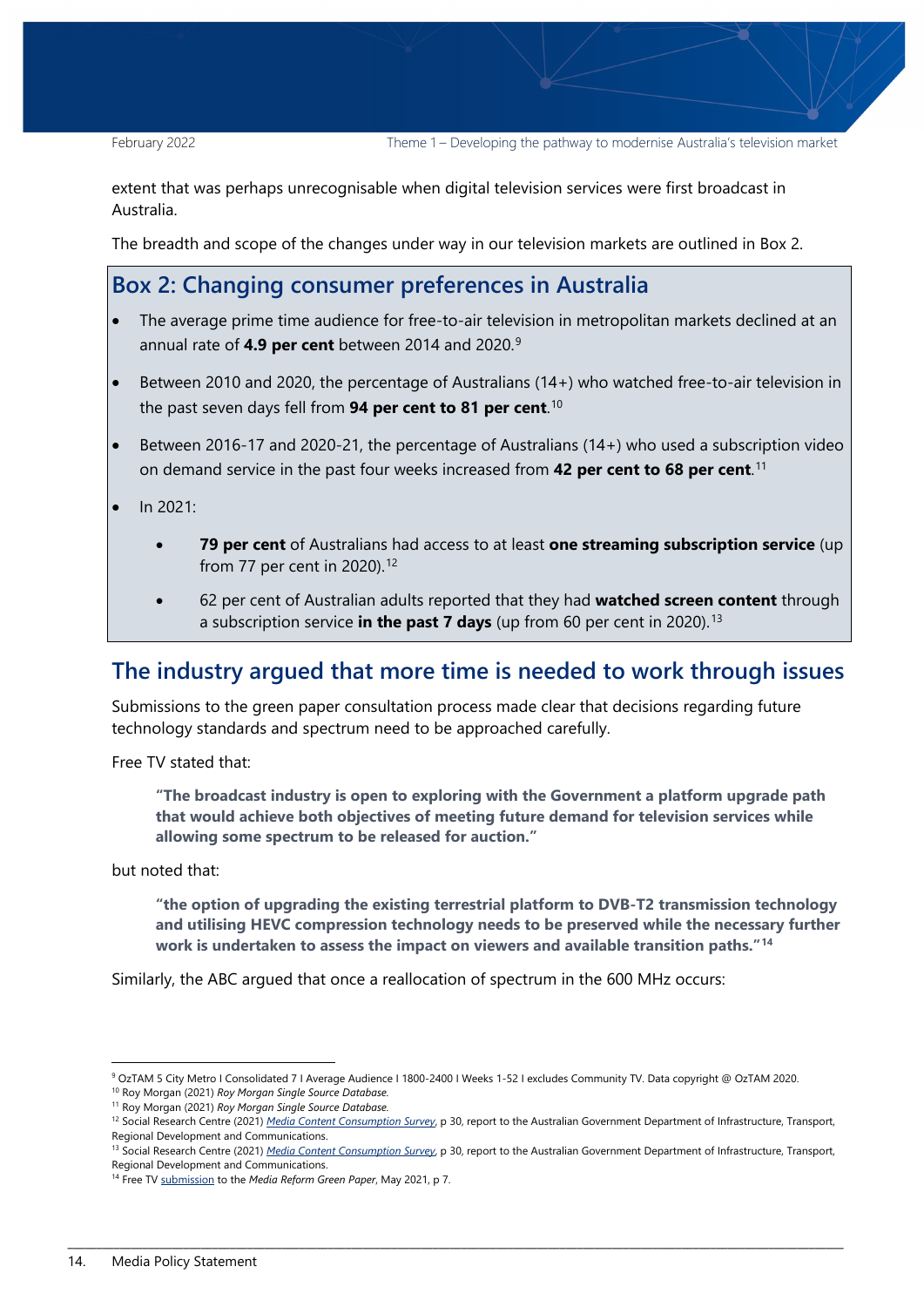**"there will be no further upgrade path for terrestrial television in Australia; the platform will be locked into the broadcasting and compression technologies current at the point of transition."[15](#page-14-1)**

The Government acknowledges the complexity associated with any changes to the use of spectrum for broadcasting and the potential impacts on industry and consumers. But this does not mean that change should not be pursued where it delivers net benefits for industry and enhances the value of television services for consumers.

The broadcasting industry has not shied away from the challenges and opportunities associated with new technologies. However, as part of its response to the green paper, industry has asked for additional time to explore potential technology pathways.

As Free TV submitted:

**"More time is required for a suitable upgrade path for TV than the Green Paper proposals envisage."[16](#page-14-2)**

The consultation process has allowed a better understanding of the likely timing and sequencing of any changes, including in relation to spectrum. Based on that understanding, the Government will work with the sector to establish a process to determine and enable a transition to a modernised television delivery framework.

The Government aims to enable broadcasters to make choices that promote the long term sustainability of the sector. The Government's primary objective will be to promote the important public policy objectives associated with free-to-air broadcasting. The production and consumption of news and Australian content remain key policy objectives now and into the future, regardless of delivery technologies.

## <span id="page-14-0"></span>**A Future of Broadcasting Working Group will progress and inform technological choices**

As part of a **Policy Development and Engagement Initiative,** the Government will establish a **Future of Broadcasting Working Group** to provide a forum for the Government and industry to continue to work through issues and progress television market reforms. The Working Group will include free-to-air broadcasters, infrastructure providers, television receiver manufacturers and Government representatives. Its focus will be on settling technical issues to inform a future technology end-state.

The green paper process highlighted a significant degree of uncertainty regarding the technology future for television services in Australia. Free TV and its members advocated for retaining a transition pathway to DVB-T2, but the industry has not committed to a transition, citing a number of uncertainties surrounding spectrum planning and consumer impacts.

However, Free TV advocated for:

**"the current standards review process to clarify the expectation that all future TVs sold in Australia should support DVB-T2 / HEVC."[17](#page-14-3)**

<span id="page-14-1"></span> <sup>15</sup> AB[C submission](https://about.abc.net.au/wp-content/uploads/2021/06/ABC-Green-Paper-submission-May-2021.pdf) to the *Media Reform Green Paper*, May 2021, p 21.

<sup>16</sup> Free TV [submission](https://www.freetv.com.au/wp-content/uploads/2021/05/Free-TV-Submission-Media-Reform-Green-Paper-V3-linked.pdf) to the *Media Reform Green Paper*, May 2021, p 8.

<span id="page-14-3"></span><span id="page-14-2"></span><sup>17</sup> Free TV [submission](https://www.freetv.com.au/wp-content/uploads/2021/05/Free-TV-Submission-Media-Reform-Green-Paper-V3-linked.pdf) to the *Media Reform Green Paper*, May 2021, p 39.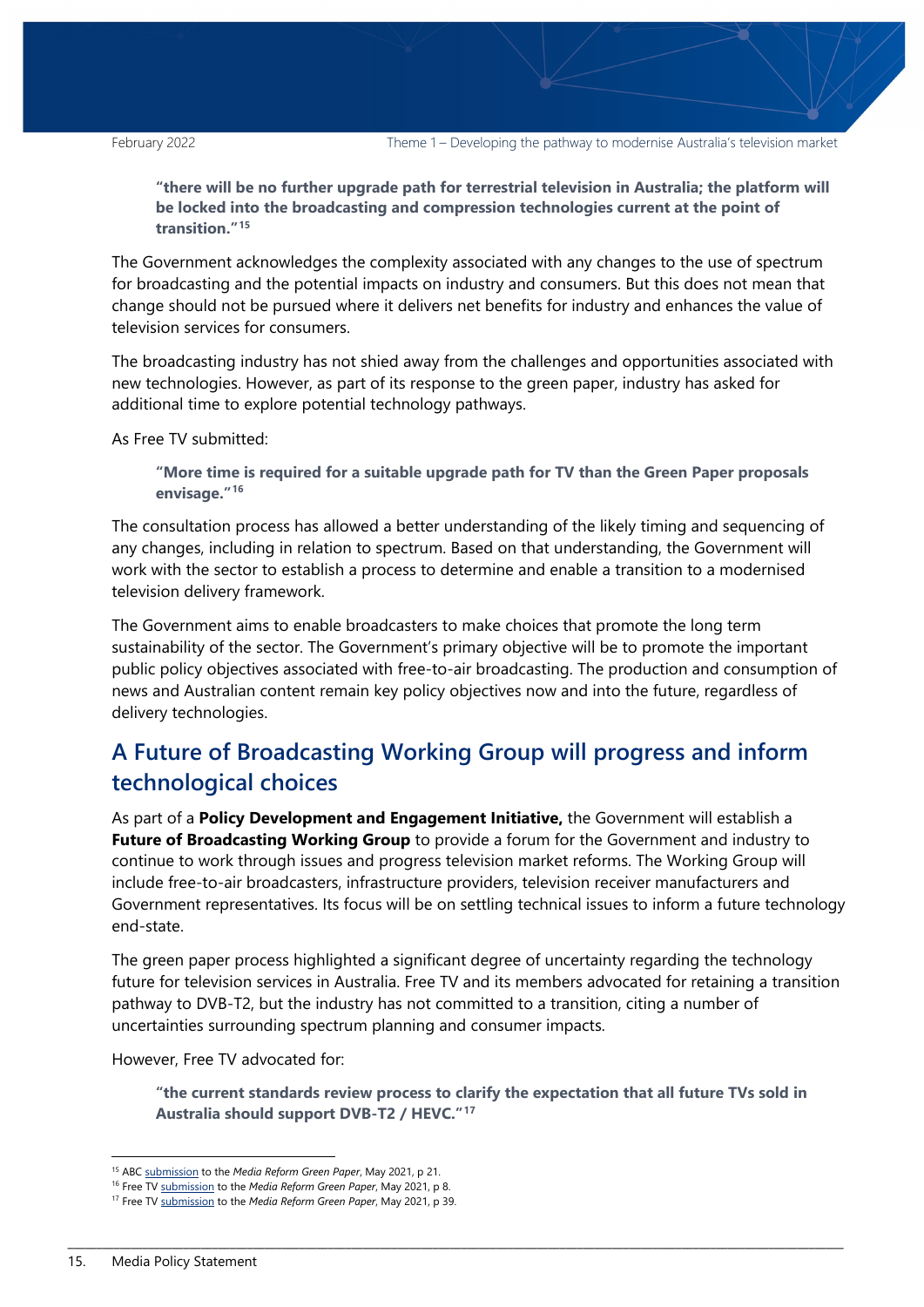#### SBS argued:

**"For the Government to achieve its second digital dividend goals, Australia's potential transition to DVB-T2 broadcasting standards should be considered, with sufficient lead time."[18](#page-15-0)**

Manufacturers also expressed their preference to transition to DVB-T2. In their joint submission, the Australian Industry Group (Ai Group) and Consumer Electronics Suppliers' Association (CESA) recommended:

**"Government should include development of a government-industry supported roadmap from DVB-T to DVB-T2."[19](#page-15-1)**

Industry is currently developing technical standards for DVB-T2 compliant receivers through Standards Australia. This work is expected to be finalised by the end of 2022.

The technical work undertaken by Kordia explored the available technology options, including both DVB-T and DVB-T2.[20](#page-15-2) Kordia's report found that DVB-T2 is a more spectrum-efficient transmission standard, and would enable broadcasters to deliver a larger number of HD streams, as well as Ultra HD (UHD) services. However, the report highlighted a number of uncertainties associated with DVB-T2.

- For broadcasters, it would require significant and costly upgrades to existing infrastructure.
- A large number of households would also need to upgrade their television receivers, although there is no accurate data on the number of households that would be impacted.

There was general consensus that most options are technically feasible, but some will be more complex, and all will involve commercial and policy choices. Kordia's report suggests that a transition to DVB-T2 in Australia is not inevitable. It is one possible future for the delivery of broadcast services in Australia, but not the only one. This highlights a key issue identified through the green paper process.

Commercial broadcasters have suggested they do not want to commit to the proposed 'new licence' model without greater certainty as to what their future technology delivery mix will be. Accordingly, the Working Group is intended to provide industry and the Government with the evidence base needed to inform commercial decisions and plan future broadcasting services, including spectrum use in the 600 MHz band. It will be established in early 2022 and it is expected that consideration of technology futures will be finalised by late 2023, although the Working Group will ultimately determine the timing itself.

The Working Group may also choose to progress the areas of further work highlighted in Kordia's report, including finalising receiver standards and examining technical implications of the proposed new licensing model. It may also choose to test the viability of wide-area single frequency networks, which would require collaboration between Government and industry.

 <sup>18</sup> SB[S submission](https://www.sbs.com.au/aboutus/sites/sbs.com.au.aboutus/files/sbs_submission_-_media_reform_green_paper_-_28052021.pdf) to the *Media Reform Green Paper*, May 2021, p 6.

<span id="page-15-2"></span><span id="page-15-1"></span><span id="page-15-0"></span><sup>19</sup> Australian Industry Group and Consumer Electronics Suppliers' Association join[t submission](https://www.aigroup.com.au/globalassets/news/submissions/2021/mrgp-ai-group-and-cesa_21june_2021.pdf) to the *Media Reform Green Paper*, May 2021, p 2. <sup>20</sup> Kordia's final report is available on th[e Department's website.](https://www.infrastructure.gov.au/2021-kordia-report)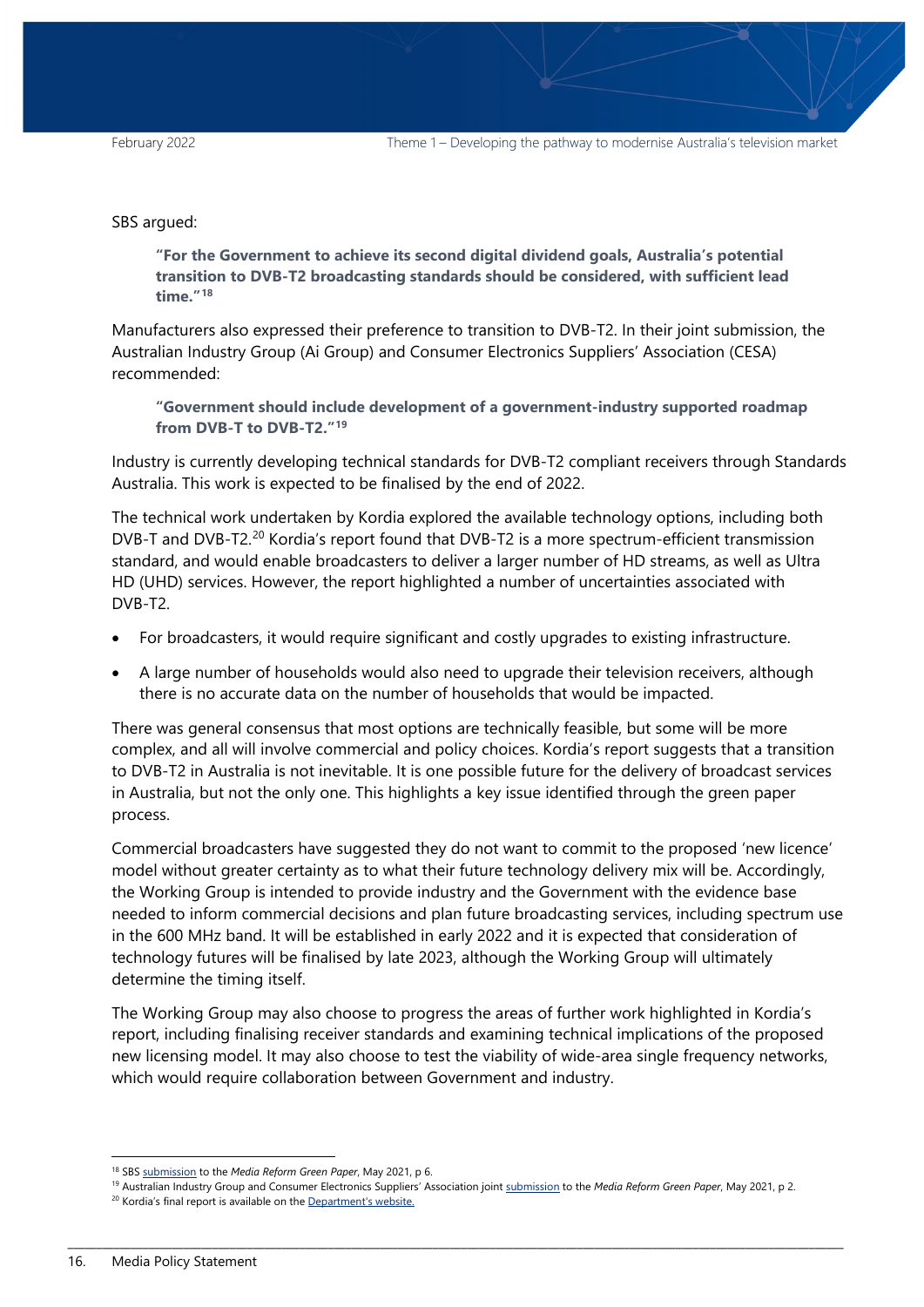February 2022 Theme 1 – Developing the pathway to modernise Australia's television market

Through the **Working Group**, the Government will continue to work with industry to consider **options for a modern broadcasting technology mix and regulatory framework**. This could potentially include more flexible licences in some form, building on concepts explored in the green paper.

As work on the future technology path for the industry progresses, the Government will consider when there is an appropriate point at which to reflect that work in a recalibrated regulatory framework, in turn enabling industry participants to evolve their delivery models should they choose to do so.

## <span id="page-16-0"></span>**Television futures will be informed by Government-led research**

To support the consideration of television futures, the Government will **commission research** through a **Television Futures Research Program.** This initiative will include analysis of:

- the technical capability of Australia's television receiver fleet and how this is expected to change over time;
- prominence issues associated with connected television devices; and
- the attitudes, preferences and habits of Australian television consumers and how they are likely to evolve over coming years.

As highlighted in the Kordia report, the broadcasting industry requires better data to support decisions relating to future television technologies. In response to the green paper, Free TV submitted that:

**"the Government and the ACMA should work with industry to undertake research to understand the capability of receivers in households today."[21](#page-16-1)**

Similarly, BAI submitted that the Department:

**"should commission research to understand the current receiver population in Australian homes and a forecast population over the next 5-7 years."[22](#page-16-2)**

The ABC suggested:

**"It would be of considerable value if the Government and the ACMA were to undertake research into domestic consumer reception arrangements."[23](#page-16-3)**

The Research Program will provide data to address these uncertainties and support commercial and policy decisions. It will provide evidence on the number of households with MPEG-4, HEVC and DVB-T2 capable receivers, and project how this data is expected to change over time. This analysis will provide vital information on technical capabilities to guide future policy decisions and inform industry choices regarding delivery technologies.

<span id="page-16-1"></span> <sup>21</sup> Free TV [submission](https://www.freetv.com.au/wp-content/uploads/2021/05/Free-TV-Submission-Media-Reform-Green-Paper-V3-linked.pdf) to the *Media Reform Green Paper*, May 2021, p 39.

<span id="page-16-2"></span><sup>22</sup> BAI Communication[s submission](https://www.infrastructure.gov.au/sites/default/files/documents/mrgp-bai-communications.pdf) to the *Media Reform Green Paper*, May 2021, p 12.

<span id="page-16-3"></span><sup>23</sup> AB[C submission](https://about.abc.net.au/wp-content/uploads/2021/06/ABC-Green-Paper-submission-May-2021.pdf) to the *Media Reform Green Paper*, May 2021, p 14.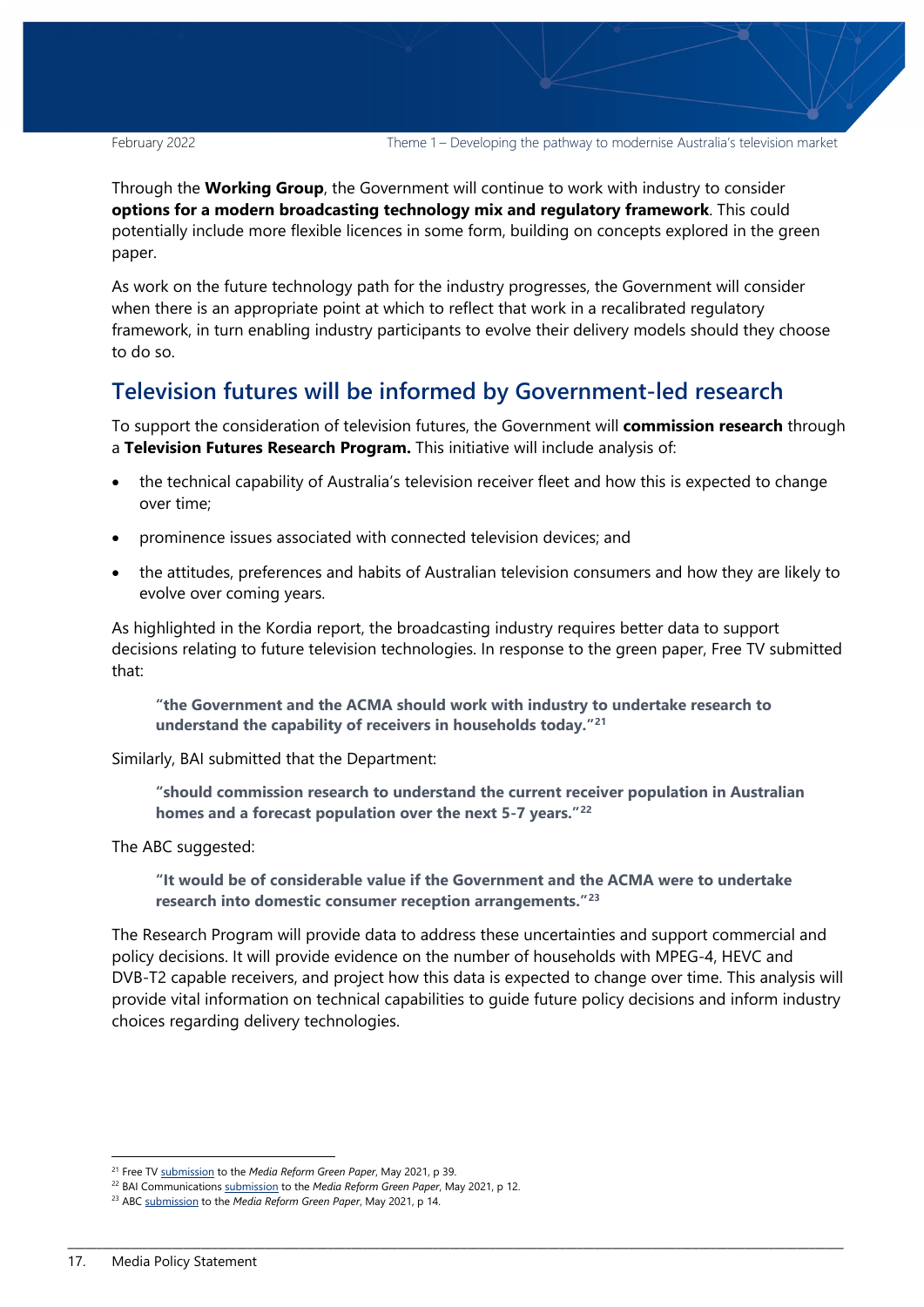## <span id="page-17-0"></span>**The Working Group will investigate 'prominence' requirements for connected devices**

The issue of the **'prominence'**, or availability, of Australian content, including news, on connected television platforms is a high priority for the broadcasting industry.

Free TV submitted that:

**"The single most urgent regulatory issue facing broadcasters in the connected environment is ensuring free-to-air content is prominent on connected TVs" and that "remaining prominent or easily discoverable on viewers' devices … is the question of how to prevent local TV from becoming invisible in a borderless, online world of abundant choice."[24](#page-17-1)**

The ABC and SBS both share this view:

**"SBS strongly supports measures to improve the discoverability of Australian content on broadcast and digital platforms."[25](#page-17-2)**

**"The ABC believes that there is an urgent need for regulatory guarantees of prominence for broadcasters' services on Smart TVs and other connected-TV platforms, as they are becoming a new type of gatekeeper for Australian media services and content."[26](#page-17-3)**

Other jurisdictions are currently grappling with similar issues, as shown in Box 3.

The Government expects that the Working Group will examine the prominence of free-to-air and subscription broadcasting services regulated under the Broadcasting Services Act, on connected television devices. This work will be informed by findings from the Government's Research Program. This work will be a key input into Government consideration of whether regulatory measures to deal with the question of prominence are required and, if so, what form those measures should take.

The Government will separately consult relevant stakeholders on **other potential areas of reform** identified by industry, such as the **anti-siphoning scheme**.

<span id="page-17-1"></span> <sup>24</sup> Free TV [submission](https://www.freetv.com.au/wp-content/uploads/2021/05/Free-TV-Submission-Media-Reform-Green-Paper-V3-linked.pdf) to the *Media Reform Green Paper*, May 2021, p 5 and 62.

<span id="page-17-2"></span><sup>25</sup> SB[S submission](https://www.sbs.com.au/aboutus/sites/sbs.com.au.aboutus/files/sbs_submission_-_media_reform_green_paper_-_28052021.pdf) to the *Media Reform Green Paper*, May 2021, p 3.

<span id="page-17-3"></span><sup>26</sup> AB[C submission](https://about.abc.net.au/wp-content/uploads/2021/06/ABC-Green-Paper-submission-May-2021.pdf) to the *Media Reform Green Paper*, May 2021, p 38.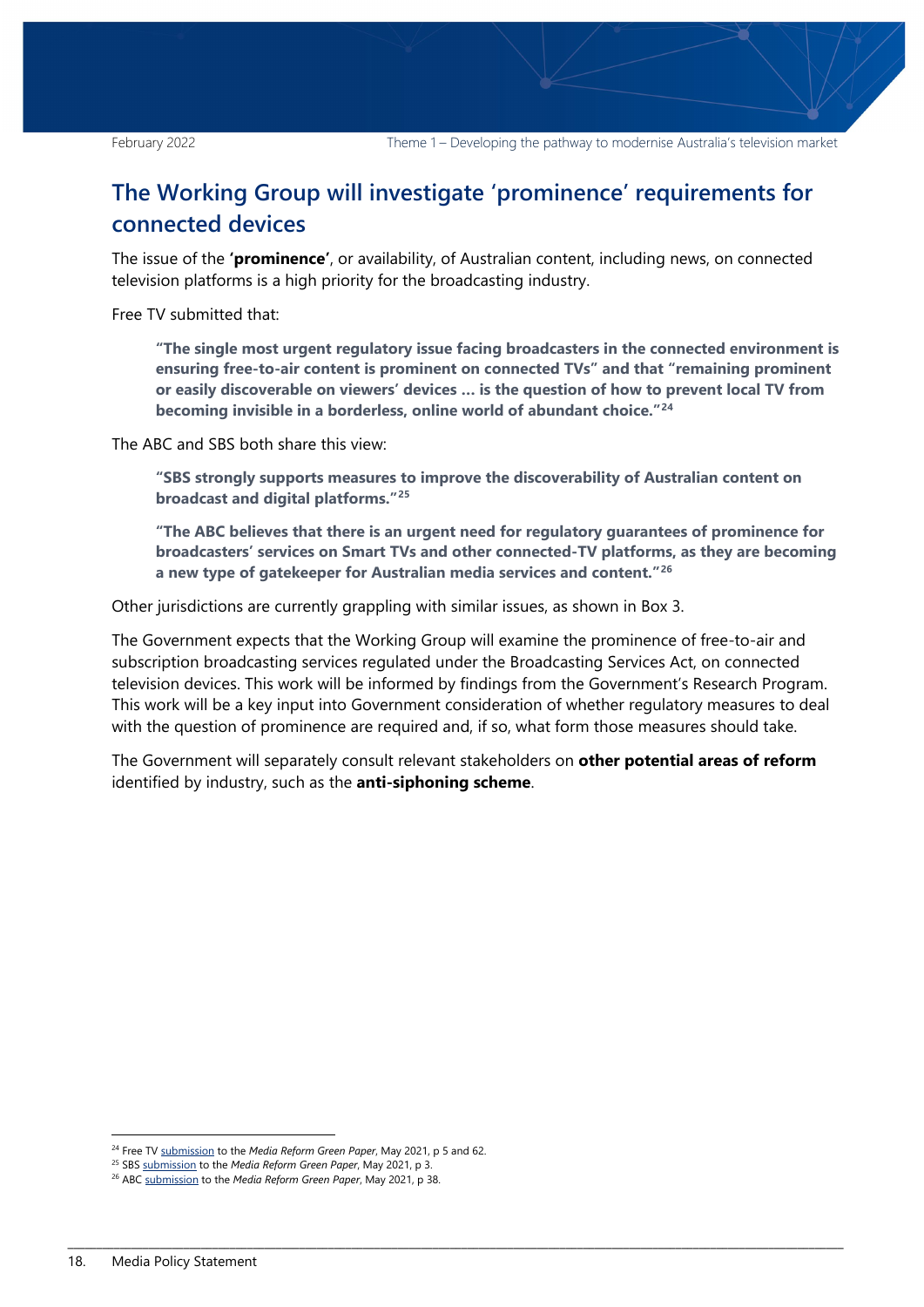## **Box 3: Prominence in the United Kingdom**

In the UK, Ofcom published the '*Small Screen: Big Debate'* report on 15 July 2021.[27](#page-18-1) The report provides recommendations to the UK Government on the future of public service broadcasters (PSBs), reiterating a call for legislation to secure prominence for live and on-demand PSB content. Ofcom recommended the UK Government introduce legislation to:

- require television platforms to carry live and on-demand FTA services and give 'appropriate prominence' to FTA content;
- set up an enforcement and dispute resolution process to encourage commercial agreements between broadcasters and platforms, including giving Ofcom the power to resolve disputes; and
- modernise broadcasting licences to secure important FTA programming and safeguard the quality of traditional broadcast services.

The UK Government has indicated it will release a Broadcasting White Paper to address prominence, amongst other issues.

## <span id="page-18-0"></span>**Extending Transitional Support for Eligible Regional Broadcasters**

In 2017, the Government implemented a comprehensive package of media reforms, including the abolishment of licence fees for commercial broadcasters, which were replaced with the Commercial Broadcasting Tax (CBT). The CBT levies approximately \$46 million per annum on commercial television and radio broadcasters for their use of spectrum.

As part of these reforms, the Government implemented transitional support payments for particular broadcasters, worth \$4.8 million per year, to ensure that no broadcaster was worse off under the new spectrum pricing arrangements, which expired in 2020-21.

ACMA has recently undertaken a review of the CBT, which was tabled in both Houses of Parliament on 22 June 2021. It recommended that the tax should not be repealed, noting that it provides the Government with the flexibility to impose a price on spectrum that represents its value and provides opportunities for recovering the indirect costs of spectrum management. ACMA also recommended that the tax should be amended, noting opportunities for improving the simplicity, transparency and flexibility of pricing arrangements.

The Government will consider future CBT arrangements in the context of free-to-air television market reforms. The Government remains open to the idea of offering broadcasters a choice to move to lower cost operating models including an option for a new licence type with no CBT, but has made no decisions in this area. The Government understands broadcasters consider more time is required to consider technology options.

As an immediate action, the Government will extend transitional support to relevant regional broadcasters (effectively **extending the Transitional Support Payments)** until June 2024 while it considers the next phase of media reform, including any changes to CBT. The purpose of this action is so that no broadcaster is worse off due to the CBT arrangements implemented in 2017.

<span id="page-18-1"></span> <sup>27</sup> Ofcom (2021) *[Small Screen: Big Debate.](https://www.smallscreenbigdebate.co.uk/__data/assets/pdf_file/0023/221954/statement-future-of-public-service-media.pdf)*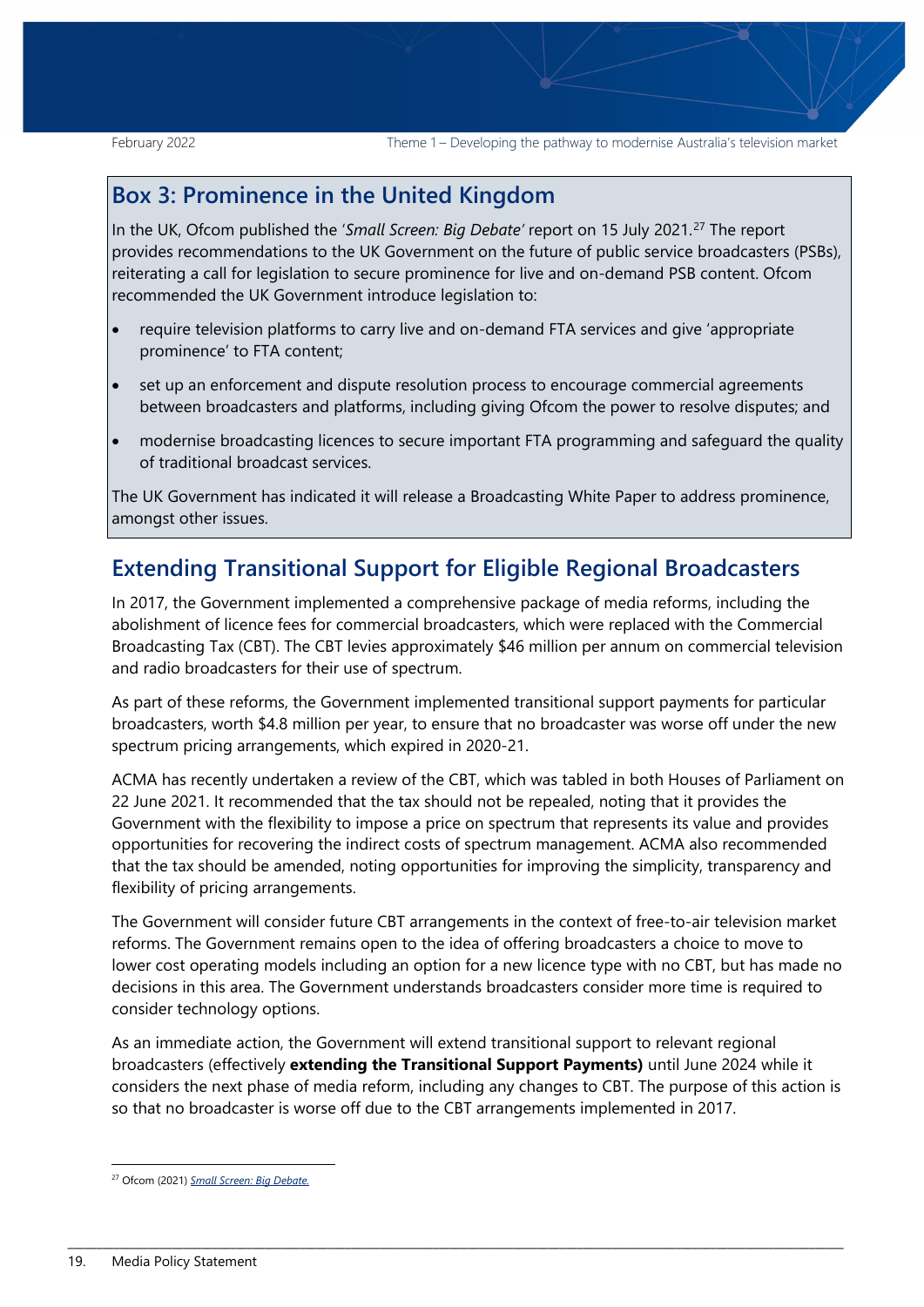## <span id="page-19-0"></span>**Theme 2 – Supporting Australian content across devices and platforms**

## **Key points**

- The Government intends to implement a Streaming Services Reporting and Investment Scheme to incentivise investment by streaming services in Australian content over the long-term.
- Details on the proposal are outlined in the *Streaming Services Reporting and Investment Scheme Discussion Paper***,** being released at the same time as this Media Policy Statement, which seeks input from stakeholders on the key design elements of the Scheme. Responses are sought by April 2022.
- The ABC and SBS will report to ACMA on their provision of Australian content under a new **National Broadcasters Reporting Framework**. This will enhance transparency of the key role the national broadcasters play in the provision of Australian content.
- The **New Eligible Drama Expenditure** (NEDE) requirement on subscription television broadcasters will be **recalibrated to 5 per cent of total drama expenditure on drama channels** to enhance the equity and sustainability of Australian content obligations across the industry.

Australian screen content is critical for supporting cultural identity and social cohesion. However, this content risks being under-produced by the market without support. Regulations are in place to address this risk of market failure, but elements of the existing framework are out-of-date and unbalanced.

- Commercial and subscription broadcasters are subject to Australian content requirements, but streaming services are not, even though they have become one of the most popular ways for Australians to access content.
- Reporting requirements are also not consistent across the industry.

The media reform green paper canvassed the implementation of an Australian content investment obligation on large streaming services like Netflix and Disney+. The proposed measure received support in submissions to the green paper, with further work to be done on the design of the proposal.

Informed by the green paper process, the Government is now proposing to implement a Streaming Services Reporting and Investment Scheme to support a minimum level of investment by streaming services.

The key elements of the proposed Scheme, and consultation questions for stakeholders, are outlined in the *Streaming Services Reporting and Investment Scheme Discussion Paper,* which is being released at the same time as this Media Policy Statement. These elements are also summarised in this Statement. The Government will consider stakeholder feedback through to April 2022 before finalising the design of the Scheme and developing amending legislation for implementation.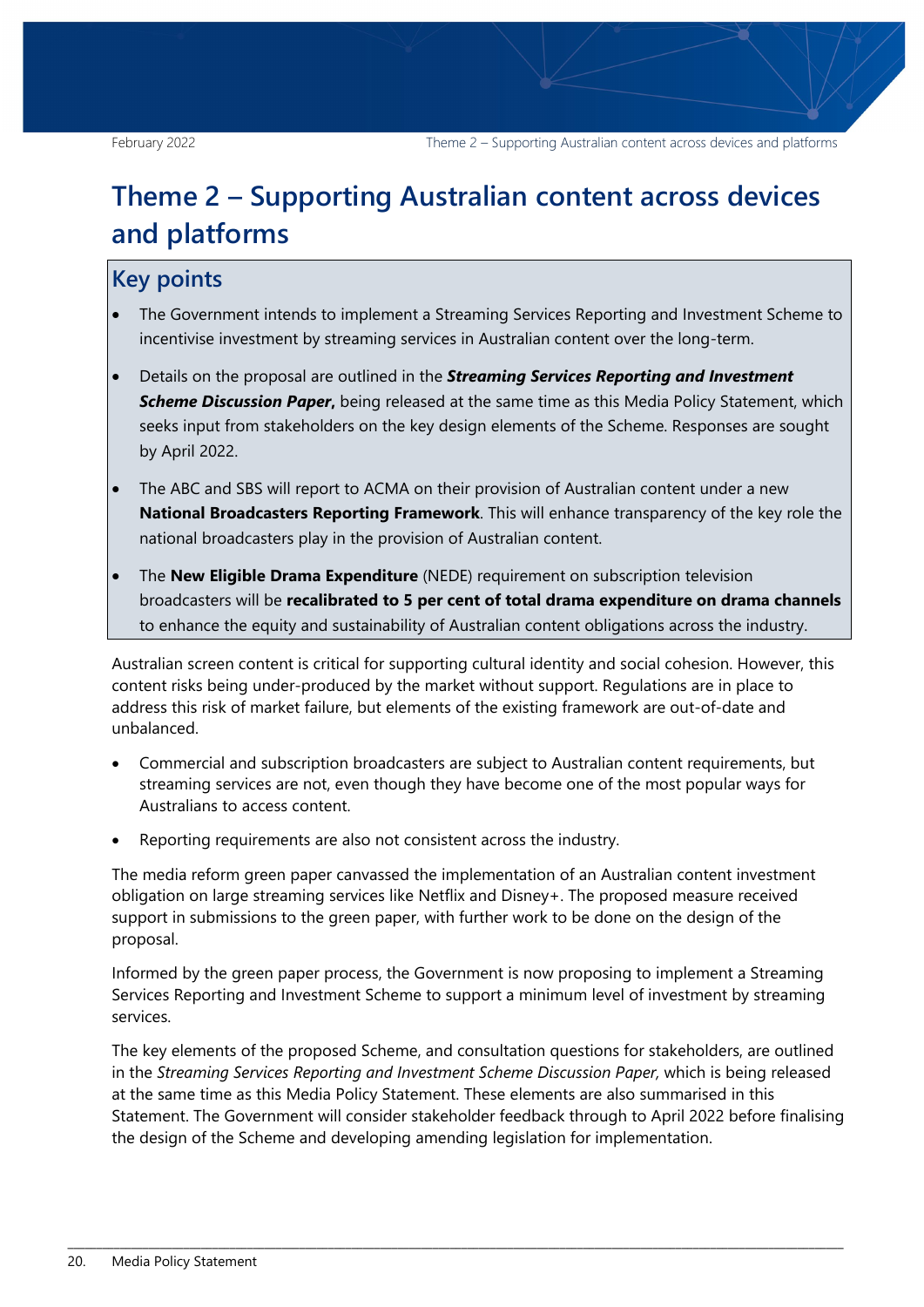## <span id="page-20-0"></span>**Australians are increasingly turning to streaming services for screen content**

Over the past decade, audiences have shifted away from the linear consumption of audio-visual content in favour of online and on-demand platforms. The viewership of free-to-air television has declined (Figure 3) as the uptake of SVOD has increased.<sup>[28](#page-20-3)</sup>



<span id="page-20-2"></span>

Source: Roy Morgan Single Source, Australians aged 14+, 2001 – 2020 (Calendar Years).

Research commissioned by the Department of Infrastructure, Transport, Regional Development and Communications in 2021 showed that SVODs have overtaken commercial free-to-air television as the most popular way to consume screen content, with 62 per cent of respondents using SVODs over the past seven days compared to 58 per cent using commercial free-to-air TV.[29](#page-20-4)

Over three quarters of Australian households have a subscription to at least one subscription streaming video service;<sup>[30](#page-20-5)</sup> close to half of households have more than one service; and 10 per cent have five or more subscriptions.<sup>[31](#page-20-6)</sup>

## <span id="page-20-1"></span>**The Government will consult on the design of a Streaming Services Reporting and Investment Scheme**

While SVOD services have increased their investment in Australian programs since emerging in the Australian market, there is nothing to guarantee that this level of investment will be maintained over time. There is a role for the Government and the Parliament to set clear expectations for SVOD services in terms of their investment in Australian content, and to back this up with sanctions should those parties fail to meet those expectations.

The proposed Streaming Services Reporting and Investment Scheme would be proportionate, and not overly prescriptive, locking in the positive contributions that streaming services are currently making

<span id="page-20-3"></span> <sup>28</sup> Deloitte (2021) *[Media Consumer Survey 2021.](https://www2.deloitte.com/au/en/pages/technology-media-and-telecommunications/articles/media-consumer-survey.html)*

<span id="page-20-4"></span><sup>29</sup> Social Research Centre (2021) *[Media Content Consumption Survey](https://www.infrastructure.gov.au/sites/default/files/media-content-consumption-survey-november2020.pdf)*, pp 4-5, report to the Australian Government Department of Infrastructure, Transport, Regional Development and Communications.

<span id="page-20-5"></span><sup>&</sup>lt;sup>30</sup> ACMA (Australian Communications and Media Authority) (2021) *Communications and media in Australia: Supply and use of services 2019–20*, ACMA, Australian Government.

<span id="page-20-6"></span><sup>31</sup> Ampere Analysis (2021) *[The future of streaming in Australia](https://www.ampereanalysis.com/report/webinar-the-future-of-streaming-in-australia)*.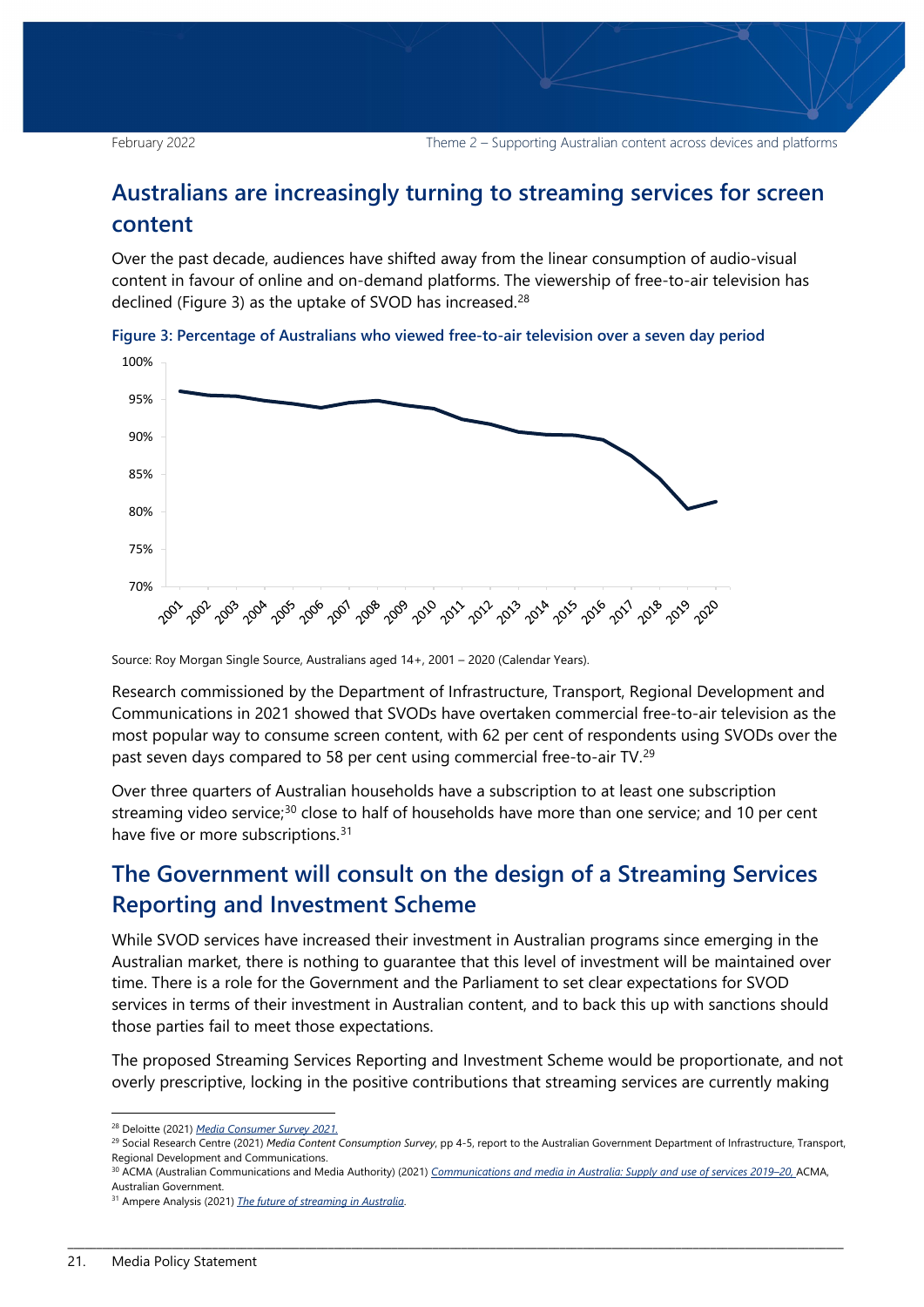for the long term. It would be implemented in two tiers to encourage services to invest in Australian content without imposing rigid sanctions or pursuing enforcement action.

The Minister for Communications would have a power to designate large SVOD services, such as Netflix and Amazon Prime, as Tier 1 services. These services would be required to report annually to ACMA on their expenditure on, and provision of, Australian content, and the steps they are taking to make Australian content prominent and discoverable on their services.

If a Tier 1 service were to invest less than 5 per cent of its gross Australian revenue in new Australian commissions in any given year, the legislation would enable the Minister for Communications to designate the service as a Tier 2 service under the Scheme, triggering a formal investment requirement on the service backed by an enforcement regime.

Should a Tier 1 service fail to report, or a Tier 2 service fail to meet the stipulated investment obligation, ACMA would have scope to take action under a graduated enforcement framework, utilising infringement notices, enforceable undertakings, civil penalties or other remedies.

During consultation, stakeholders expressed opposing views on the rate at which SVOD services should be investing in Australian content. While streaming services argued against a mandated rate of investment, the production sector advocated for an investment rate of 20 per cent of gross Australian revenues.

The proposed Scheme would not stipulate, ex ante, the percent of revenue that would be required to be invested by an entity designated under Tier 2 of the Scheme. Rather, the Scheme would permit the Minister for Communications to designate a service to be subject to the enforceable obligation, and at that time specify the level of required investment.

The Scheme would deal with new commissions of Australian content. Acquisitions of existing programming would not be regulated and would not count towards the 5 per cent threshold.

SVOD services would not face specific genre requirements under the proposed Scheme. Voluntary reporting has demonstrated that services are already investing in a wide array of genres, with a particular focus on those generally considered 'at-risk' due to their high production costs – drama, children's, and documentary content. This also recognises that each service may have its own 'brand' or points of difference for consumers and that it is important to allow services to tailor content to match the preferences of their subscribers.

## <span id="page-21-0"></span>**A National Broadcasters Reporting Framework for the ABC and SBS**

The ABC and SBS play a significant role in commissioning and broadcasting Australian content. They are also particularly well placed to deliver content that is not financially viable for commercial broadcasters, such as children's and multicultural programming, and this role is supported by audiences.

• In a 2021 survey, respondents identified Australian documentaries (68 per cent), Australian drama (48 per cent), Australian children's educational programs (46 per cent), and Australian children's content (44 per cent) as important types of content for the ABC to provide. $32$ 

<span id="page-21-1"></span> <sup>32</sup> Social Research Centre (2021) *[Media Content Consumption Survey](https://www.infrastructure.gov.au/2021-media-content-consumption-survey)*, p 43, report to the Australian Government Department of Infrastructure, Transport, Regional Development and Communications.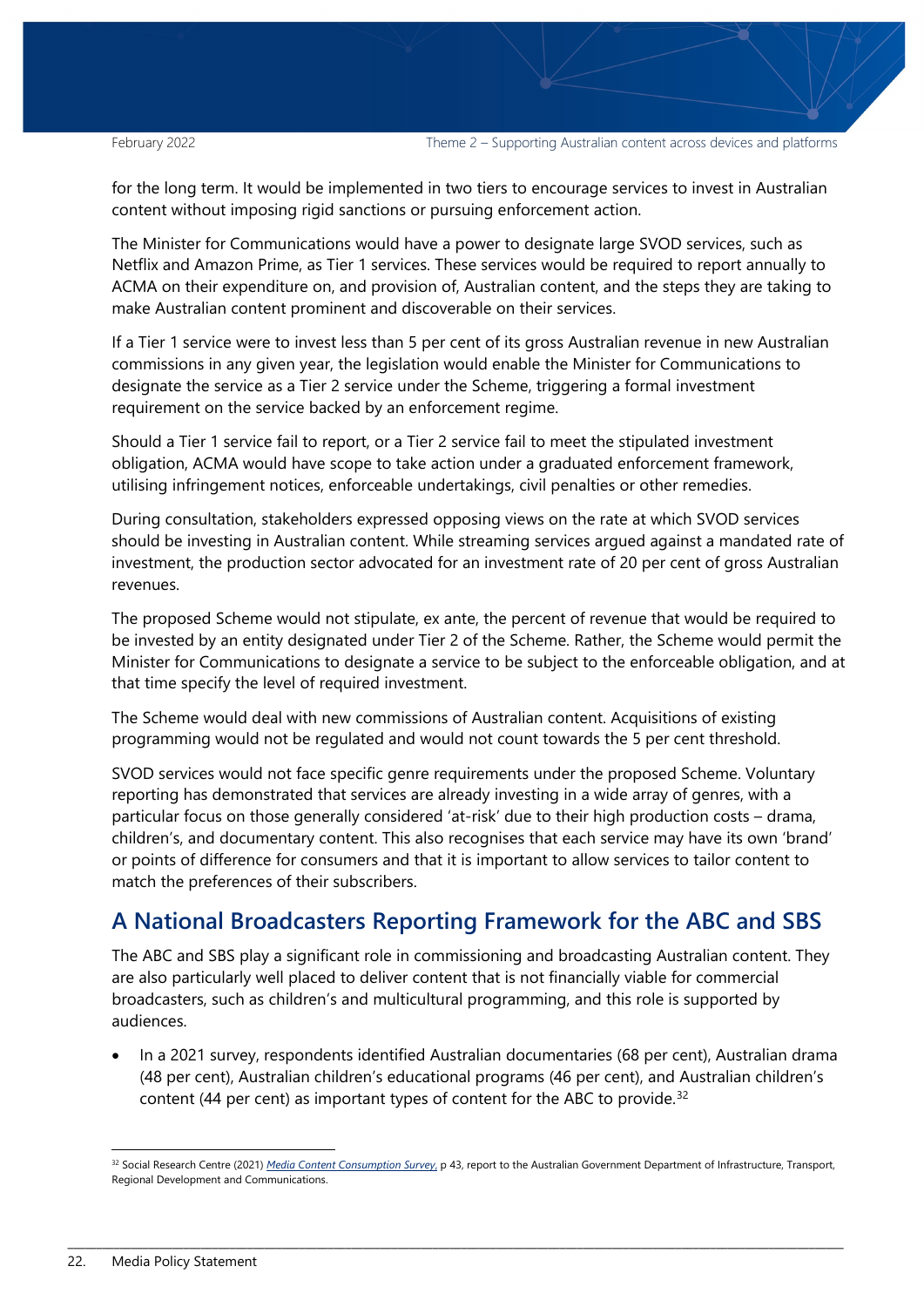• For SBS, content reflecting Australia's cultural diversity (51 per cent) was identified as among the most important to provide.<sup>[33](#page-22-1)</sup>

The ABC and SBS are key commissioners of Australian content. As shown in Figure 4, the ABC remains the lead commissioner of Australian content, with 54 total commissions in 2020-21. SBS commissioned 16 programs in this period.



<span id="page-22-0"></span>

#### Source: Ampere Analysis

The ABC has reported that, in the five years to 2019-20, it invested more than \$468 million in the independent sector on productions worth a total of \$971 million. This investment generated 1,477 hours of commissioned content.<sup>[34](#page-22-2)</sup> In 2020-21, the ABC invested \$86 million in Australian production – leveraging \$228.4 million of total production value.[35](#page-22-3)

SBS reported expenditure of \$30.6 million in commissioned content in their 2020-21 annual report, an increase of 42 per cent since 2015-16.<sup>[36](#page-22-4)</sup> In its submission to the green paper, SBS noted that over 30 per cent of their commissioning budget is directed towards local Australian drama. $37$ 

Despite their key roles, there are no explicit reporting or disclosure requirements for either national broadcaster in relation to their provision of Australian content, or their commissioning and production of Australian content.

As Commonwealth entities, the ABC and SBS are required to prepare annual reports under the *Public Governance, Performance and Accountability Act 2013* (PGPA Act). However, the PGPA Act focuses on the governance, performance and accountability of Commonwealth entities in the broad, with an emphasis on general financial and corporate planning, performance and reporting. While it provides a

<span id="page-22-1"></span> <sup>33</sup> Social Research Centre (2021) *[Media Content Consumption Survey](https://www.infrastructure.gov.au/2021-media-content-consumption-survey)*, p 47, report to the Australian Government Department of Infrastructure, Transport, Regional Development and Communications.

<sup>&</sup>lt;sup>34</sup> AB[C submission](https://about.abc.net.au/wp-content/uploads/2021/06/ABC-Green-Paper-submission-May-2021.pdf) to the Media Reform Green Paper, May 2021, pp 31-32.

<span id="page-22-3"></span><span id="page-22-2"></span><sup>35</sup> ABC (2021) *[Annual report 2020-21](http://about.abc.net.au/wp-content/uploads/2021/10/ABC10150_00_v14_FILM_WEB-a11y_FINAL2-1.pdf)*, p 215.

<span id="page-22-5"></span><span id="page-22-4"></span><sup>&</sup>lt;sup>36</sup> SBS (2021) *Annual Report 202-21*[,](https://www.sbs.com.au/aboutus/sbs-2020-21-annual-report) pg. 106.<br><sup>37</sup> SB[S submission](https://www.sbs.com.au/aboutus/sites/sbs.com.au.aboutus/files/sbs_submission_-_media_reform_green_paper_-_28052021.pdf) to the Media Reform Green Paper, pg. 22.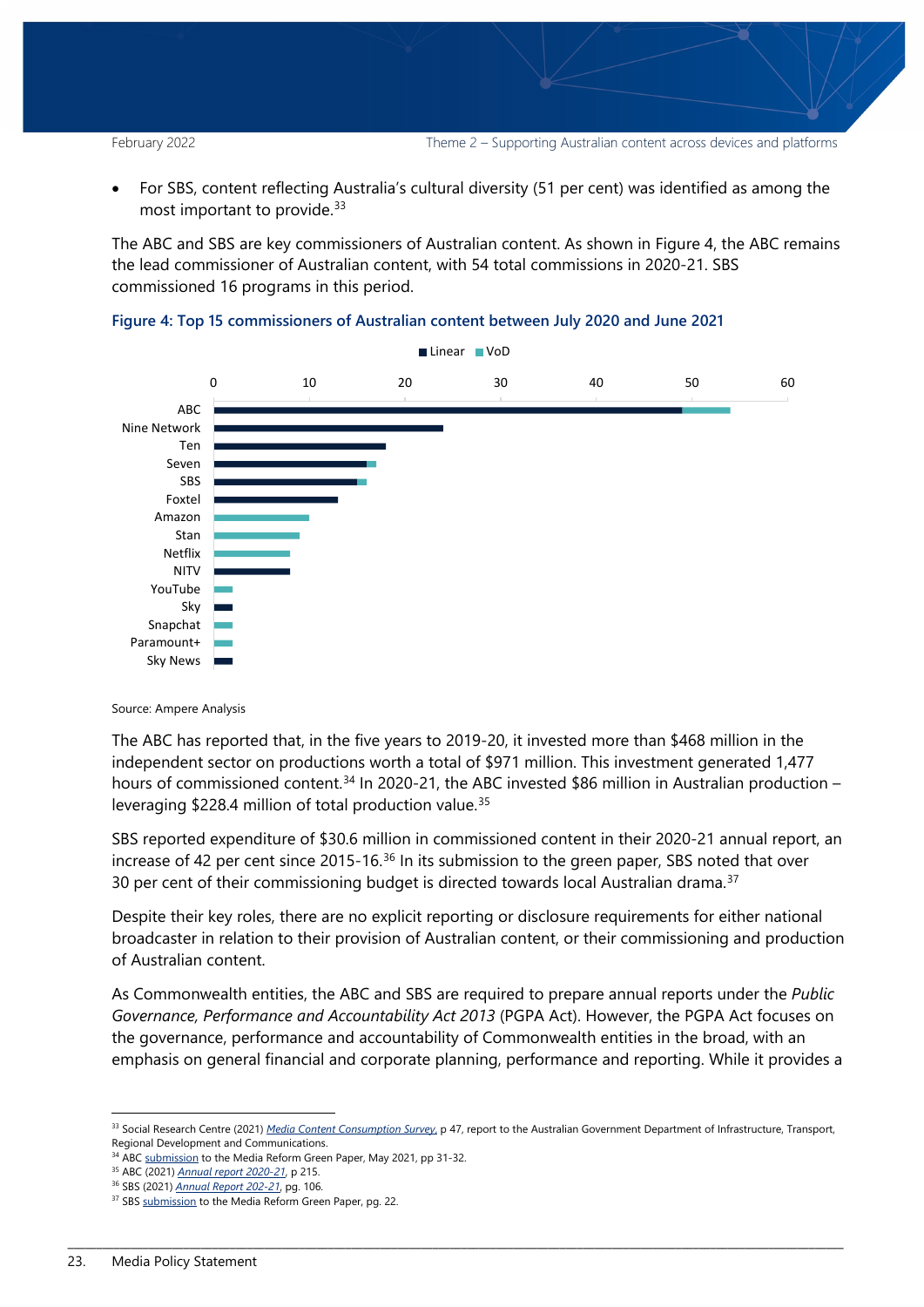February 2022 Theme 2 – Supporting Australian content across devices and platforms

framework for Ministers to require entities to provide information, it is not a media-specific framework and doesn't include explicit requirements for reporting on Australian content.

Conversely, commercial and subscription television broadcasters are subject to detailed Australian content reporting requirements as part of their obligations under the BSA and the *Broadcasting Services (Australian Content and Children's Television) Standards 2020* (ACCTS).

Commercial broadcasters are required to meet transmission quotas – 55 per cent of content shown on primary channels between 6 am and midnight must be Australian, and 1,460 hours of Australian content must be broadcast between 6 am and midnight on non-primary channels. They are also required to meet first-release commissioned requirements in relation to Australian drama, documentary, and children's content. Commercial broadcasters will provide annual reporting to ACMA on their provision of Australian content across their channels, and detailed information on individual programs including titles, genres, format, duration and other factors.

Subscription television broadcasters are also subject to reporting requirements under the New Eligible Drama Expenditure scheme obligations, in accordance with section 103ZA of the BSA. Eligible entities are required to report to the ACMA on their expenditure on new Australian drama content each year.

The ABC and SBS do publish a range of information on their role in the provision and production of Australian content through their annual reports and related corporate documents.

- In its 2020-21 annual report, the ABC provided information on Australian first-release content as a percentage of total linear hours, by television channel and by genre. The annual report also included information on the ABC's commissioned investment in Australian content, broken down by genre.
- SBS' 2020-21 annual report provided information on broadcast hours of local and international content by genre and run status for each channel, by a 24 hour metric and for the period 6 pm to midnight. It also includes genre and title details for SBS-commissioned first run programs.

Both broadcasters enhanced the level of reporting on Australian content in their respective 2020-21 annual reports compared to previous years. In the case of the ABC, the 2020-21 annual report indicated that this fulfilled a commitment made in the ABC's submission to the green paper process to provide additional information about its program commissioning with the Australian screen production industry.

While these reporting arrangements provide a range of valuable information, there remains a degree of inconsistency in terms of what is reported – over time, between the ABC and SBS, or in comparison with other commercial free-to-air broadcasters. For example, over the past five years, the annual reporting by the ABC has included varying levels of detail on Australian content investment and provision.

- In 2020-21, the ABC's annual report included detailed reporting for both the 6 am to midnight period, and over 24 hours.
- However, in 2019-20, no detailed Australian content analysis was included in the annual report, while in 2017-18, the information provided was very limited.

It is also unclear which definition of 'Australian content' the ABC or SBS use in reporting Australian content shown on their services; whether the entities are using the same definition; and how any such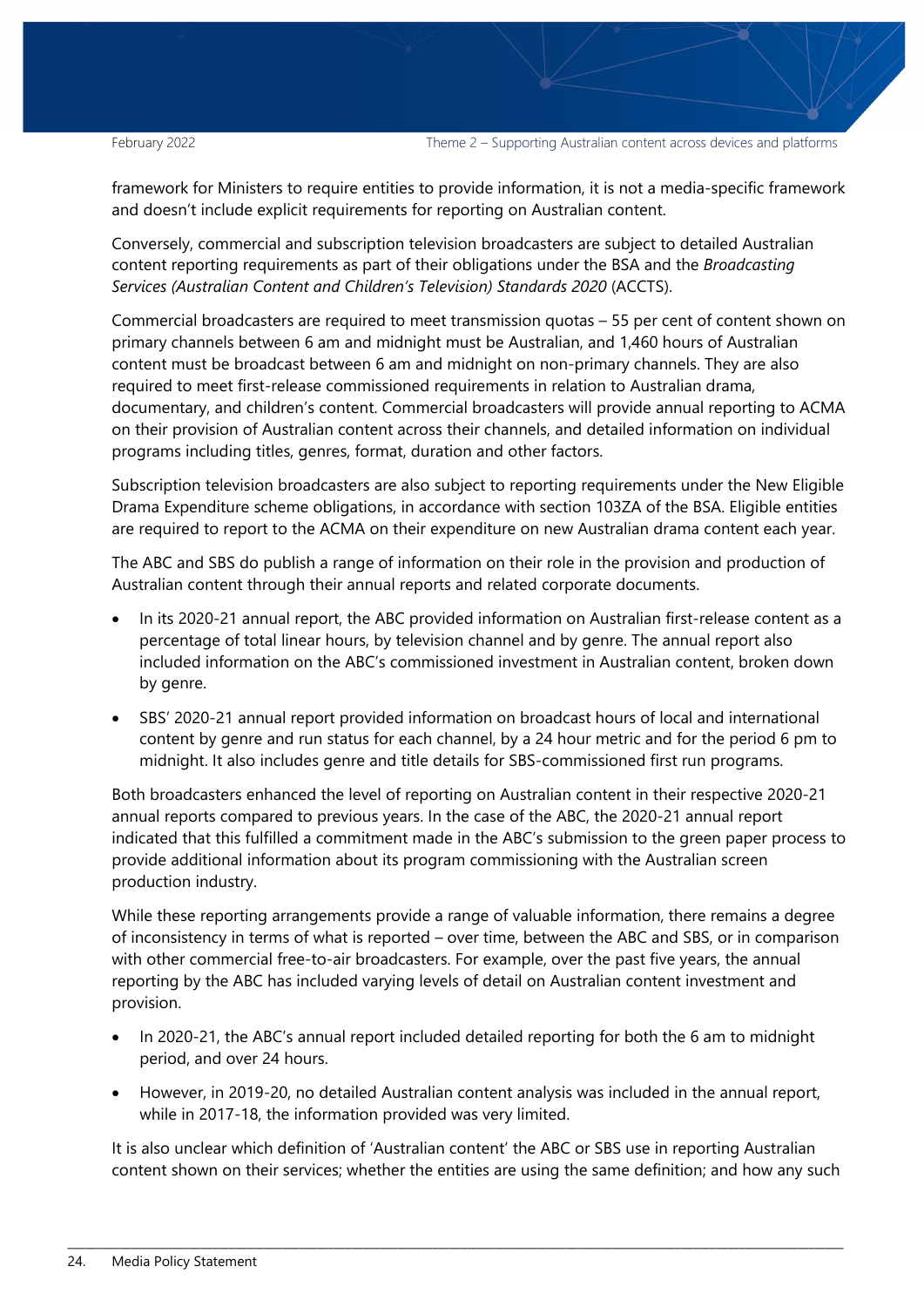February 2022 Theme 2 – Supporting Australian content across devices and platforms

definition might compare with those used under the ACCTS or the New Eligible Drama Expenditure (NEDE) scheme.

There are also points of difference in the programming genres and channels included in reporting.

- The ABC has historically reported separately on 'documentary' and 'factual' content, whereas SBS has reported on 'factual' content.
- The ABC provides information on the Australian content made available on its *iView* service. Although SBS included this information for *SBS On Demand* in 2020-21, it had not done so over previous years.

To address these issues, the Government will establish a **National Broadcasters Reporting Framework** for the ABC and SBS to increase transparency of their provision of, and investment in, Australian content.

The Framework will be administered by ACMA and published reports would include information about the genres of Australian content broadcast on each of the national broadcaster's terrestrial channels. Reports would be presented in a format that is comparable with compliance reporting by the commercial free-to-air broadcasters.

Program expenditure information would also be collected by ACMA through this framework. In its submission to the green paper, SBS expressed concern about being exposed to commercial disadvantage in disclosing sensitive financial details. To mitigate this risk, expenditure by the national broadcasters would be aggregated before publication. Detailed expenditure information will be made available to the relevant Minister to inform Australian content policy development.

The Government will work with the ABC and SBS to develop and implement the Framework on a voluntary basis. However, the Government reserves the option of requiring the broadcasters to participate in the Reporting Framework should the voluntary approach fail to enhance the transparency of the broadcasters' operations in terms of their provision of, and investment in, Australian content.

## <span id="page-24-0"></span>**A recalibrated Australian drama expenditure requirement for subscription television broadcasters**

Expenditure-based investment requirements for subscription television broadcasting licences and channel providers have historically been employed to ensure that these service providers contribute to the production of quality Australian drama content. These entities have come under pressure, however, as online services have entered the market.

The primetime audience of national subscription broadcast television decreased by 31.6 per cent from 2014 to 2020, at an annual compound rate of -6.1 per cent over the period.<sup>[38](#page-24-1)</sup> The PwC Industry Sector Outlook 2021 indicates that revenues for the premium box delivered market (broadcast subscription television) decreased by 35 per cent between 2016 and 2020, and this decline is expected to continue at a compound annual rate of -7.1 per cent between 2021 and 2025 (Figure 5).[39](#page-24-2)

<span id="page-24-1"></span><sup>38</sup> OzTAM 6pm to midnight average audience. Subscription broadcast television refers to National STV. Data copyright @ OzTAM 2021. The Data may not be reproduced, published or communicated (electronically or in hard copy) in whole or part without the prior consent of OzTAM.

<span id="page-24-2"></span><sup>&</sup>lt;sup>39</sup> PwC (PricewaterhouseCoopers) Australia (2021) Australian Entertainment & Media Outlook 2021-2025. Values from 2021 are projections.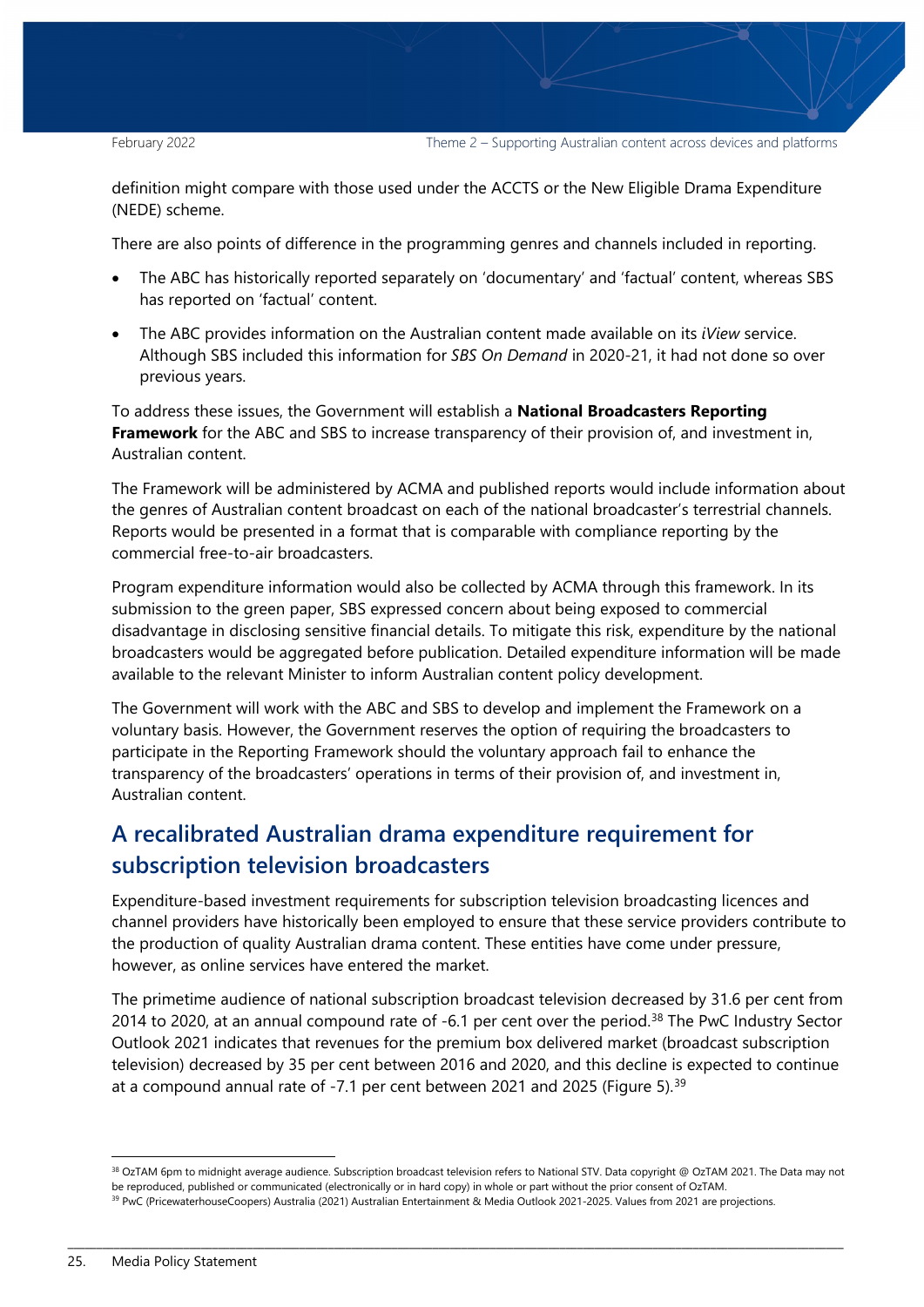



<span id="page-25-0"></span>**Figure 5: Subscription broadcast television revenue (\$m)**

Source: PwC (PricewaterhouseCoopers) Australia (2021) Australian Entertainment & Media Outlook 2021-2025. Values from 2021 are projections.

\_\_\_\_\_\_\_\_\_\_\_\_\_\_\_\_\_\_\_\_\_\_\_\_\_\_\_\_\_\_\_\_\_\_\_\_\_\_\_\_\_\_\_\_\_\_\_\_\_\_\_\_\_\_\_\_\_\_\_\_\_\_\_\_\_\_\_\_\_\_\_\_\_\_\_\_\_\_\_\_\_\_\_\_\_\_\_\_\_\_\_\_\_\_\_\_\_\_\_\_\_\_\_\_\_\_\_\_\_\_\_\_\_\_\_\_\_\_\_\_\_\_\_\_\_\_\_\_\_\_\_\_\_\_

As announced on 30 September 2020, the Government will **amend the NEDE scheme** to reduce minimum levels of expenditure on new drama programs from 10 per cent to 5 per cent. This will place the subscription broadcasting sector on a more equal footing with their competitors in the online streaming sector.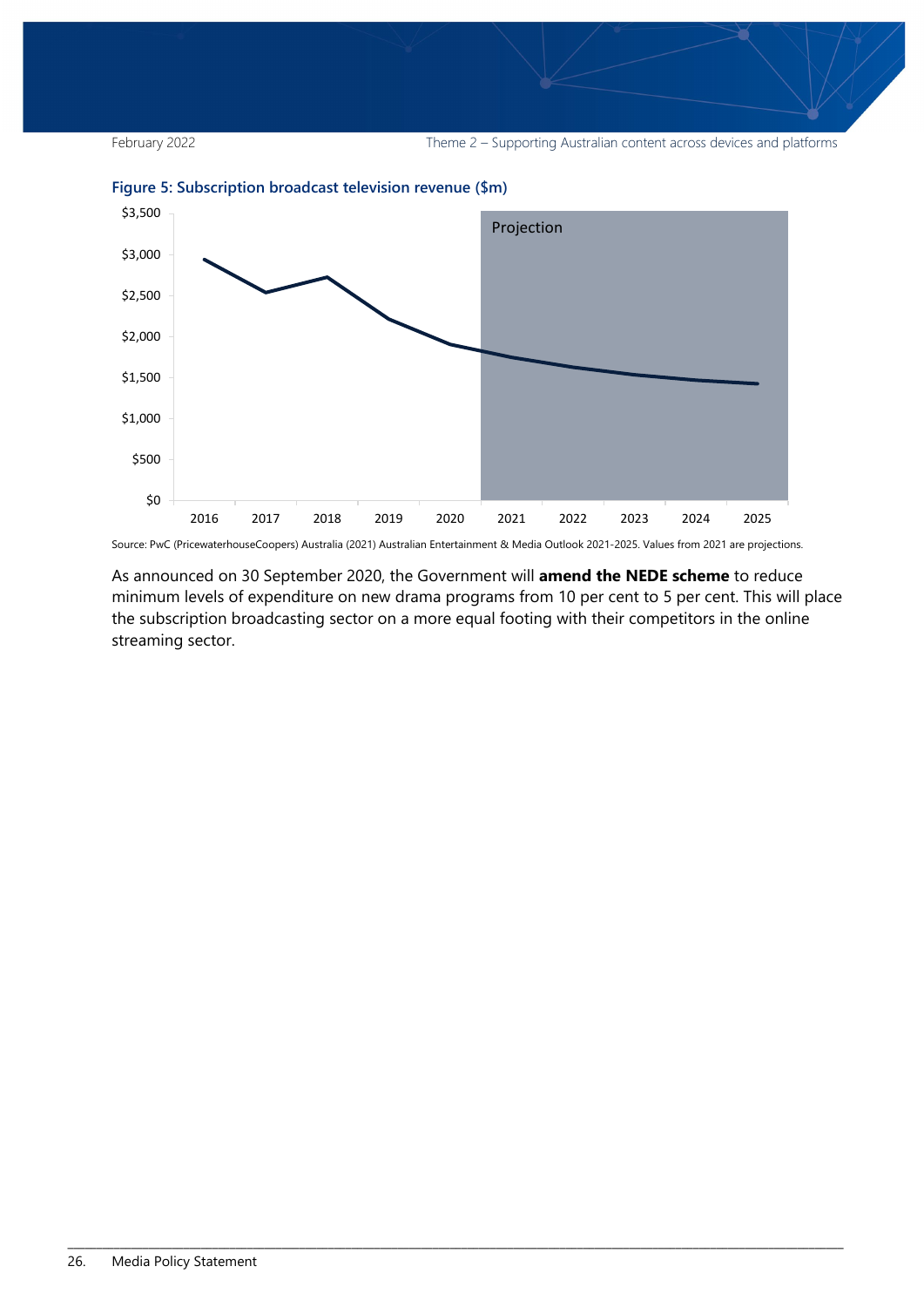## <span id="page-26-0"></span>**Theme 3 – Enhancing regional news services**

## **Key points**

- Access to public interest journalism is critical to the health of Australia's democratic system. However, the economics of public interest journalism is challenged, especially in regional areas.
- The Government will provide \$10 million over two years for the **Journalist Fund**.
- The Fund will create employment opportunities for cadet and trainee journalists, and professional development opportunities for journalists working in regional news businesses.

## <span id="page-26-1"></span>**News remains vital, but traditional models are under pressure**

Independent and robust news media voices are critical to informing public debate, and supporting a healthy democracy. This is the case at the national, state and local level.

The COVID-19 pandemic demonstrated the importance of access to quality news and journalism, and news consumption surged during the early stages of the pandemic. News consumption has returned to more normal levels, but Australians continue to value news and seek it out.

Approximately 51 per cent of Australians access news more than once a day, based on a survey conducted in January and February 2021,<sup>[40](#page-26-2)</sup> and 47 per cent reported accessing at least five different news brands in the past week.<sup>[41](#page-26-3)</sup>

Historically, newspapers have been a critical source of quality journalism covering issues relevant to Australians, particularly news that is relevant to their local area. However, the economics of the bundled newspaper, which once cross-subsidised the production of quality journalism, have been fundamentally changed by technological and social disruption.

Digital publishing has enabled new, lower-cost means of producing and distributing news, but also unbundled the packaging of information, news and advertising that underpinned the business model of newspapers. Digital publishing methods have also enabled the low-cost replication of original journalism, eroding the potential return to the producers of news.

As highlighted in Figure 6, newspaper revenues have been under pressure in recent years, with revenues declining by 37.1 per cent between 2014 (\$3.90 billion) and 2020 (\$2.46 billion), with further declines forecast [42](#page-26-4)

More than 230 Australian newsrooms have undergone contractions since January 2019, and approximately 165 of these were regional newsrooms. Over the same period, the Public Interest Journalism Initiative (PIJI) has reported 110 expansions, resulting in a net decrease over the COVID-19 pandemic of over 120.[43](#page-26-5)

<span id="page-26-3"></span><span id="page-26-2"></span><sup>&</sup>lt;sup>40</sup> Park et al. (2021) Digital News Report: Australia 2021[,](https://apo.org.au/sites/default/files/resource-files/2021-06/apo-nid312650_0.pdf) p 51, News & Media Research Centre, University of Canberra.<br><sup>41</sup> Park et al. (2021) [Digital News Report: Australia 2021](https://apo.org.au/sites/default/files/resource-files/2021-06/apo-nid312650_0.pdf), p 56, News & Media Research Centre, Univ

<span id="page-26-4"></span><sup>42</sup> PwC (PricewaterhouseCoopers) Australia, *Australian Entertainment & Media Outloo[k 2018-2022](https://www.pwc.com.au/digitalpulse/report-entertainment-media-outlook-2018-2022.html) [& 2021-2025](https://www.pwc.com.au/industry/entertainment-and-media-trends-analysis/outlook.html)*, 2018 & 2021.

<span id="page-26-5"></span><sup>43</sup> Dickson G (2021) *[Australian Newsroom Mapping Project Report: September 2021,](https://piji.com.au/wp-content/uploads/2021/10/2109-anmp-report-sep-2021.pdf) Public Interest Journalism Initiative.*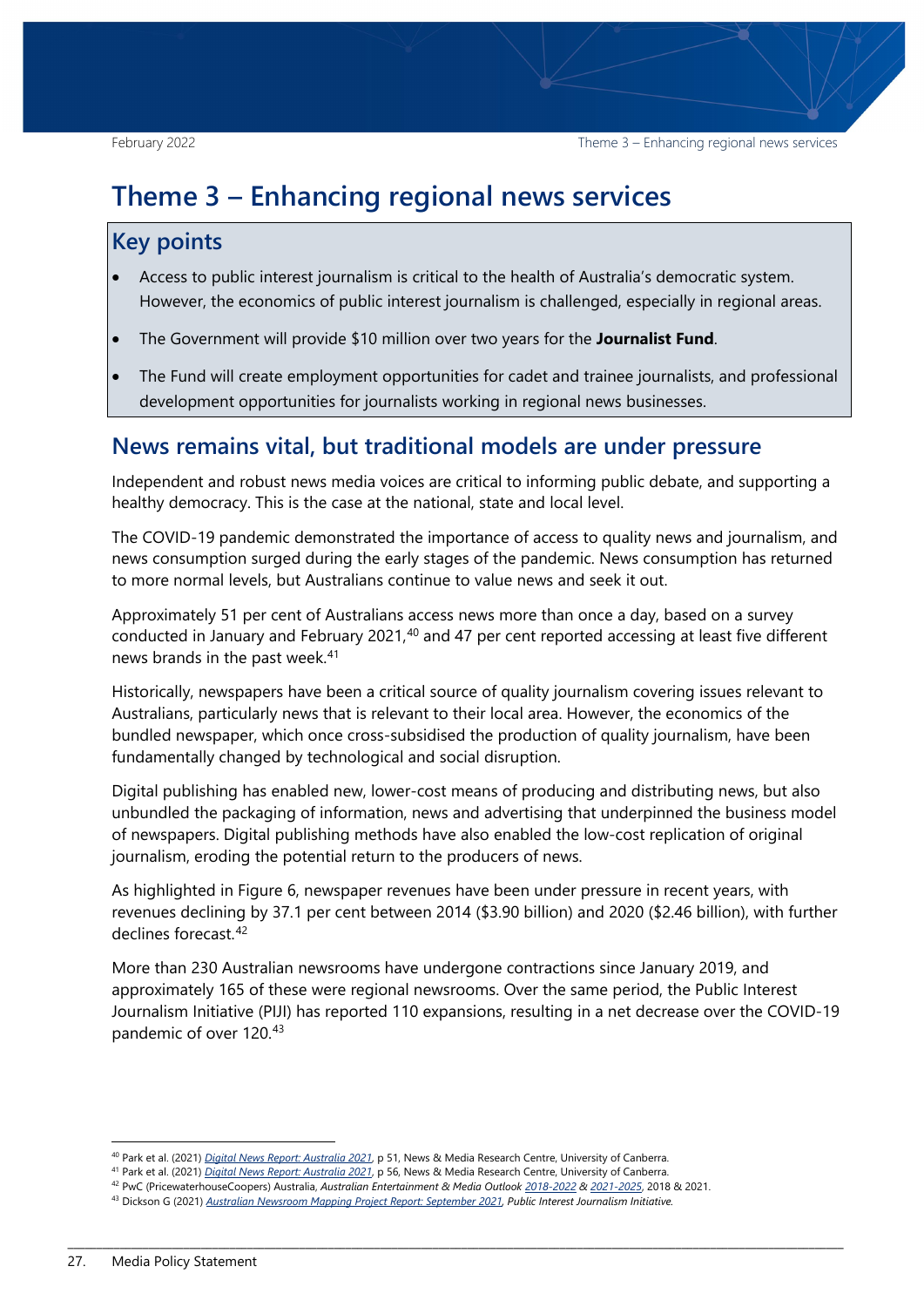February 2022 **Theme 3 – Enhancing regional news services** Theme 3 – Enhancing regional news services



#### <span id="page-27-1"></span>**Figure 6: Print and digital newspaper revenues 2013 - 2025, (\$m)**

Source: PwC, Australian Entertainment & Media Outlook 2018 – 2022 & 2021 – 2025, 2018 & 2021. Values from 2021 are projections.

### <span id="page-27-0"></span>**Regional news has been the most affected**

News production is under pressure across the country, and this is most acute in regional markets.

Regional and local news businesses cater to smaller audiences and have fewer opportunities for crosssubsidisation compared with national and metropolitan news providers. Prior to COVID-19, regional and local news was at risk of under-provision in many markets. COVID-19 heightened this risk.

• Agency advertising spend attributable to regional print newspapers, radio and television declined by 26 per cent from the fourth quarter of 2018-19 to the same period in 2019-20.<sup>[44](#page-27-2)</sup>

Although advertising markets have showed signs of growth in 2020-21, it has been an unequal recovery, as highlighted in Figure 7.

- Agency advertising spend on regional television and regional radio increased by 9.5 per cent and 5.1 per cent respectively from 2019-20 to 2020-21.
- Print newspaper revenues, however, declined by 26.6 per cent over the same period.<sup>[45](#page-27-3)</sup>

<span id="page-27-2"></span> <sup>44</sup> Advertising spend declined from \$174,442,213 in the fourth quarter of 2018-19 to \$129,144,262 in the same period in 2019-20. Source: Standard Media Index (2021) *SMI Dataminer (Gross Media Spend, Regional TV, Regional Press, Regional Radio, FY-Quarter)*.

<span id="page-27-3"></span><sup>45</sup> Standard Media Index (2021) *SMI Dataminer (Gross Media Spend, Regional TV, Regional Press, Regional Radio, FY October 2021 Data Release)*.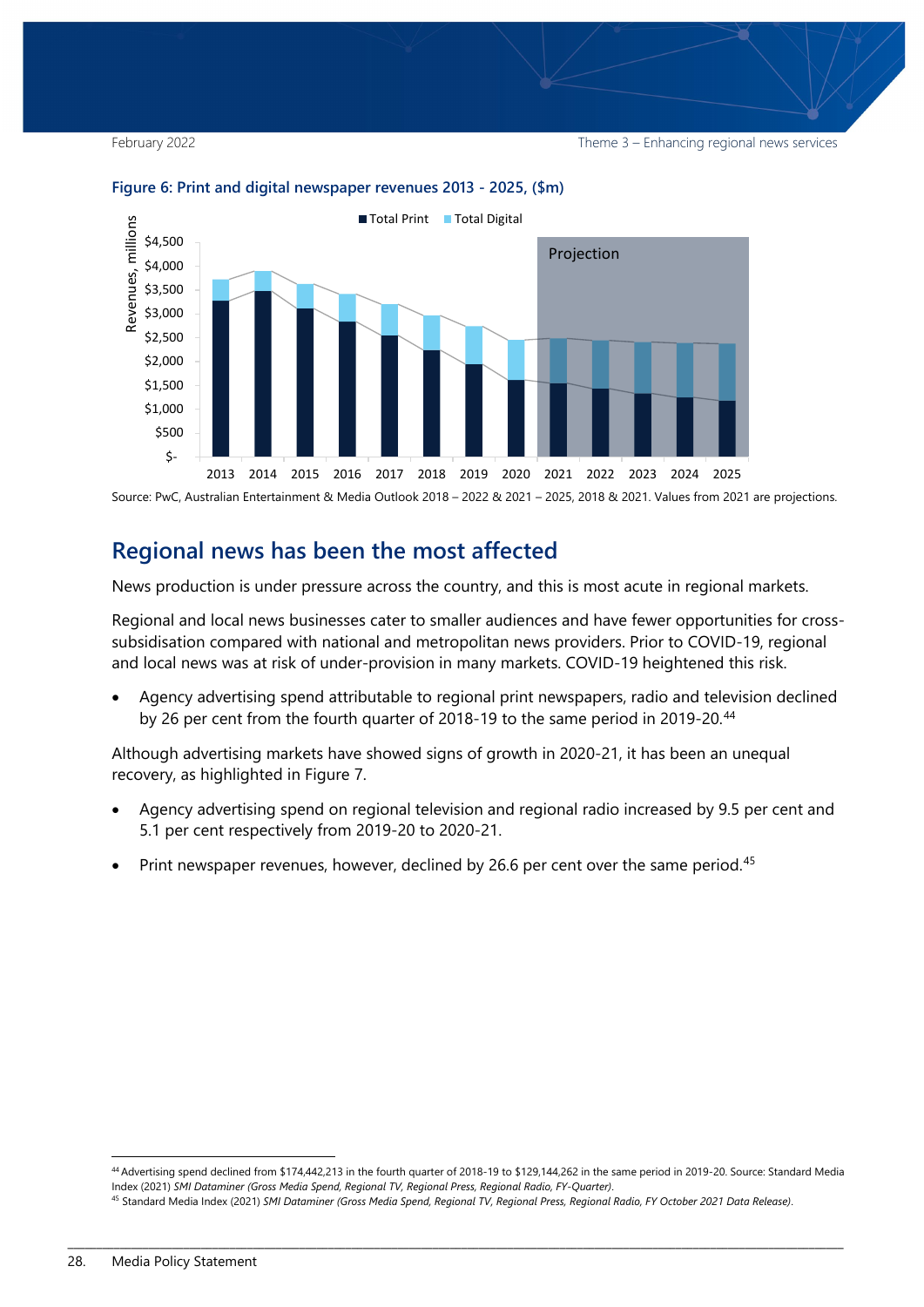February 2022 **Theme 3 – Enhancing regional news services** Theme 3 – Enhancing regional news services



#### <span id="page-28-2"></span>**Figure 7: Agency advertising spend on regional media through COVID-19**

Source: Standard Media Index (2021) *SMI Dataminer (Gross Media Spend, Regional TV, Regional Press, Regional Radio, FY, October 2021 Data Release)*.

## <span id="page-28-0"></span>**The number of journalists in Australia has steadily decreased**

There have been significant reductions in the numbers of journalists employed in regional areas, as well as the closure and contraction of various local news outlets, as revenues have declined.

- The Media Entertainment and Arts Alliance has estimated that between 4,000 and 5,000 editorial roles have been lost since 2010.[46](#page-28-3)
- The newspaper sector employed 11,200 fewer people in 2020 compared with 2011 a reduction of nearly 50 per cent.<sup>[47](#page-28-4)</sup>
- Many regional and remote communities no longer have a local journalist present and do not receive coverage of local issues and events.

This trend of service contractions and job losses accelerated through COVID-19, with some estimates suggesting that at least 1,000 journalists lost their jobs due to closures of smaller independent publications in 2020.[48](#page-28-5)

## <span id="page-28-1"></span>**The Government has provided support for the sector**

The Government has implemented a number of initiatives to support the news industry and address the acute challenges posed by the COVID-19 pandemic.

Introduced in 2017, the Regional and Small Publishers Jobs and Innovation Package supported metropolitan and regional publishers adapting to the challenges of the contemporary media environment, created employment opportunities for cadet journalists, and enabled regional students to study journalism.

<span id="page-28-3"></span> <sup>46</sup> Media Entertainment and Arts Allianc[e submission](https://www.meaa.org/download/meaa-submission-on-the-treasury-laws-amendment-news-media-and-digital-platforms-mandatory-bargaining-code-bill-2020/) on the *Treasury Laws Amendment (News Media and Digital Platforms Mandatory Bargaining Code) Bill 2020*, 2021.

<sup>47</sup> IBISWorld (2021) *[ANZSIC Report J5411: Newspaper publishing in Australia](https://www.ibisworld.com/au/industry/newspaper-publishing/169/)*.

<span id="page-28-5"></span><span id="page-28-4"></span><sup>48</sup> Guardian Australia 2021, submission 13 to Media Diversity Inquiry.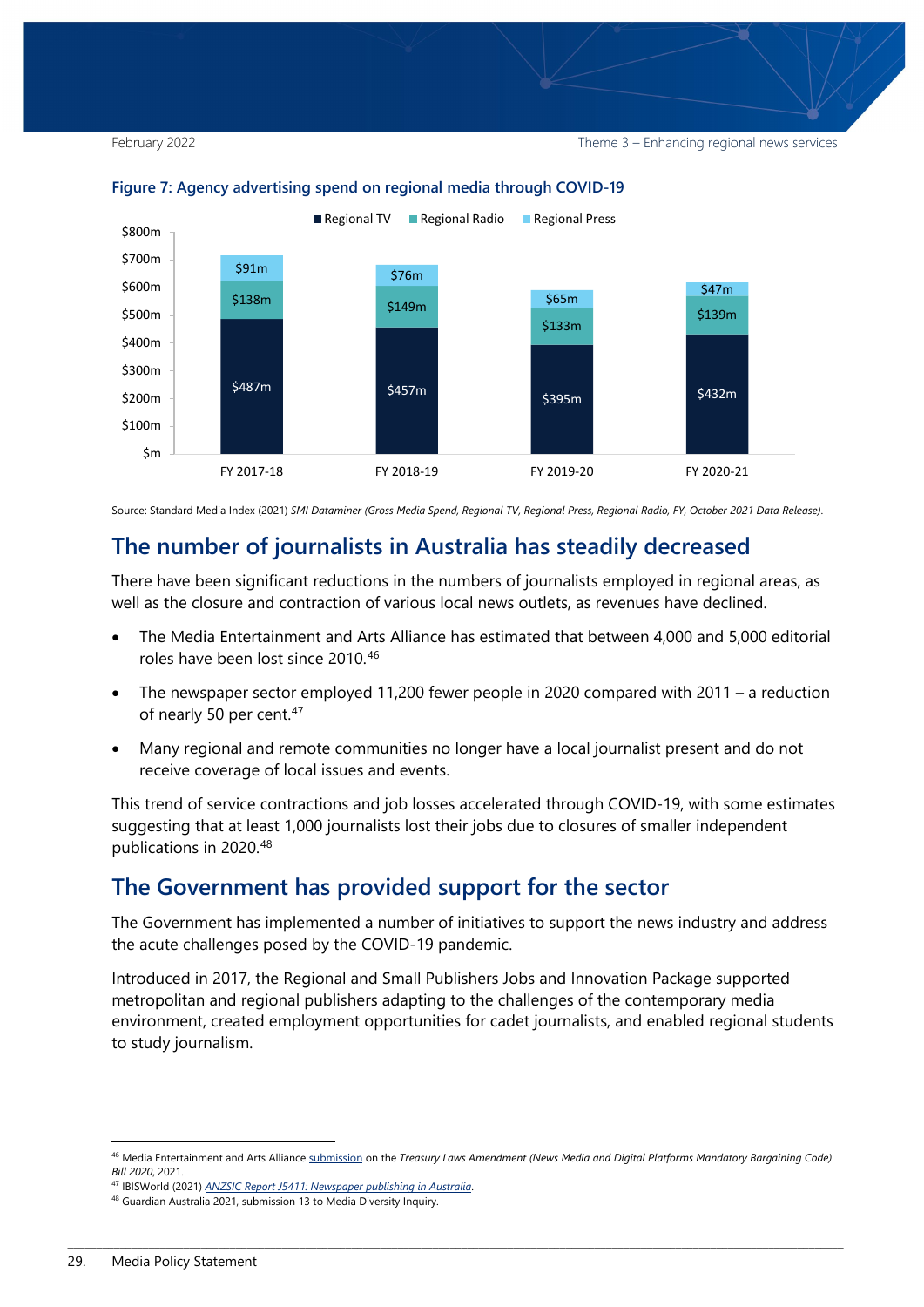The Public Interest News Gathering (PING) Program provided 107 regional broadcasters and publishers with a total of \$50 million in funding in 2020-21 to maintain or increase production of public interest journalism during the COVID-19 pandemic. The Government also provided \$20 million to the Australian Associated Press to support the provision of its newswire service.

These initiatives have made a material contribution to the sustainability of the sector, and Australians' continuing access to quality news and journalism. The PING Program, in particular, has provided support for public interest journalism through the challenges of COVID-19, with the program enabling the employment of 140 new journalists, and the establishment of 19 new mastheads.<sup>[49](#page-29-1)</sup>

The News Media and Digital Platforms Mandatory Bargaining Code has created a strong incentive for digital platforms to reach commercial agreements with news businesses and to offer fair remuneration for use of their content. The Code was implemented to address the substantial bargaining power imbalances between Australian news businesses and the largest digital platforms – Google and Facebook – which provide a critical gateway for news outlets to reach consumers.

- Since the Code commenced in March 2021, Google has entered into deals with 19 news businesses, and Facebook with 11.[50](#page-29-2)
- Public reporting of these deals suggests they have made a substantial contribution to the viability of the news businesses involved.

However, the Code was intended to address an identified bargaining power imbalance in terms of the use of news content, and is not a mechanism to remedy structural challenges facing the provision of public interest journalism.

## <span id="page-29-0"></span>**Targeted support is needed for regional news**

There is a strong case for additional, targeted support for news production in regional areas. Local and regional journalism is at particular risk of under-provision. The smaller audiences they serve are less attractive for advertisers, and offer comparatively fewer monetisation opportunities through subscriptions or donations when compared with larger metropolitan or national markets.

Although the act of gathering and producing news is changing with advances in technology, the production of journalism still requires journalists.

Regional journalists occupy a critical and unique role in their communities:

**"Regional journalists feel they have a closer connection to the community they report on, than journalists in the city. Journalists working for local independent news outlets are more likely to see themselves as advocates for their local community. They are committed to serving their communities and find it satisfying."[51](#page-29-3)**

Country Press Australia has also emphasised the importance of local journalists:

**"… CPA members employ journalists based in their local communities to report on local news, activities and events, and this, rather than news wire copy, comprises the vast majority of the content appearing across newspapers, to the virtual exclusion of news wire content with** 

<sup>49</sup> Department of Infrastructure, Transport, Regional Development and Communications analysis.

<span id="page-29-2"></span><span id="page-29-1"></span><sup>&</sup>lt;sup>50</sup> Department analysis.

<span id="page-29-3"></span><sup>&</sup>lt;sup>51</sup> Fisher et al. (2020) *[Australian Regional Journalists: What they need and how they see the future](https://apo.org.au/sites/default/files/resource-files/2020-07/apo-nid306523.pdf)*, pp 6-7, News & Media Research Centre, University of Canberra.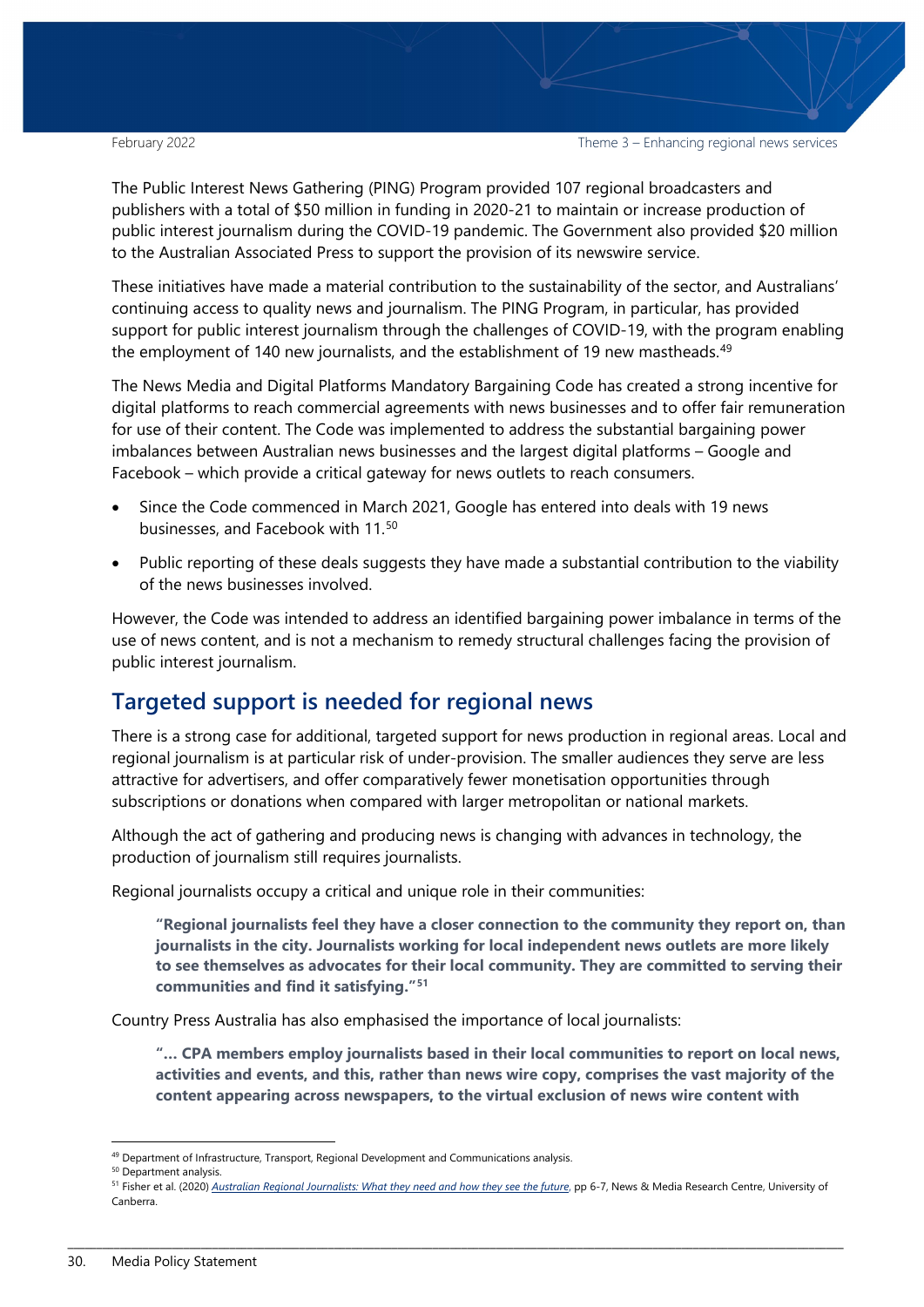**perhaps, some very isolated exceptions. Generic wire service news does not meet the localised focus on the news content produced by our members and sought by our communities.** 

**… a key element in enhancing and sustaining Media Diversity in Australia, is to ensure properly trained professional journalists are able to report the news from an independent and impartial view, and represent a variety of perspectives."[52](#page-30-1)**

There are also particular training needs for new journalists and those with many years on the job:

**"This points to a lack of support for time-poor graduates learning on the job in resourcestrapped newsrooms. Additional support is needed for new outlets to support their new recruits and older staff with tailored ongoing training. Programs that can facilitate the retraining of journalists in their mid to late career can bridge the gap between university degrees and the workplace."[53](#page-30-2)**

While the industry is adapting, regional journalists continue to identify digital skills as the most urgent training need for the future. The need for additional digital skills is followed by audio-video skills, and both categories substantially exceeded all other training categories, including management / leadership, specialist reporting and journalism skills.<sup>[54](#page-30-3)</sup>

The greatest need for digital skills were those regional journalists with more than 10 years of experience, and particularly those working in the print, radio and television mediums.

There are also skills gaps for junior journalists in relation to media law, reporting, data journalism and video production, while mid-career and senior journalists' training needs are more diverse and include digital skills, leadership and media law.[55](#page-30-4) 

To address these issues, the Government will establish a \$10 million Journalist Fund to provide targeted support to regional news businesses to increase the number of journalists in regional Australia and upskill existing journalists which will assist the industry in transitioning to increasingly digital business models.

## <span id="page-30-0"></span>**Journalist Fund**

The Journalist Fund will provide \$10 million over two years (\$5 million per annum) to support eligible regional media organisations to hire cadet journalists and to upskill existing journalists. The Fund underscores the Government's strong commitment to regional and small news businesses.

Cadet journalists will be funded for two years, with funding to be provided in the form of a partial contribution towards a cadet journalist's salary, travel and training costs. Successful cadet journalists will be required to be based in the local community for the duration of the program.

The Fund will also support training activities for journalists. Funding for up-skilling staff will cover the costs directly related to the relevant training, such as course materials, travel and accommodation. Relevant training is likely to target identified skills gaps for regional journalists, including digital literacy.

<span id="page-30-1"></span><sup>&</sup>lt;sup>52</sup> Country Press Australia 2021, Submission 73 to Media Diversity Inquiry.

<span id="page-30-2"></span><sup>53</sup> Fisher et al. (2020[\) Australian Regional Journalists: What they need and how they see the future,](https://apo.org.au/sites/default/files/resource-files/2020-07/apo-nid306523.pdf) p 43, News & Media Research Centre, University of Canberra.

<span id="page-30-3"></span><sup>54</sup> Fisher et al. (2020[\) Australian Regional Journalists: What they need and how they see the future,](https://apo.org.au/sites/default/files/resource-files/2020-07/apo-nid306523.pdf) p 32, News & Media Research Centre, University of Canberra.

<span id="page-30-4"></span><sup>55</sup> Fisher et al (2020[\) Australian Regional Journalists: What they need and how they see the future,](https://apo.org.au/sites/default/files/resource-files/2020-07/apo-nid306523.pdf) p 33, News & Media Research Centre, University of Canberra.